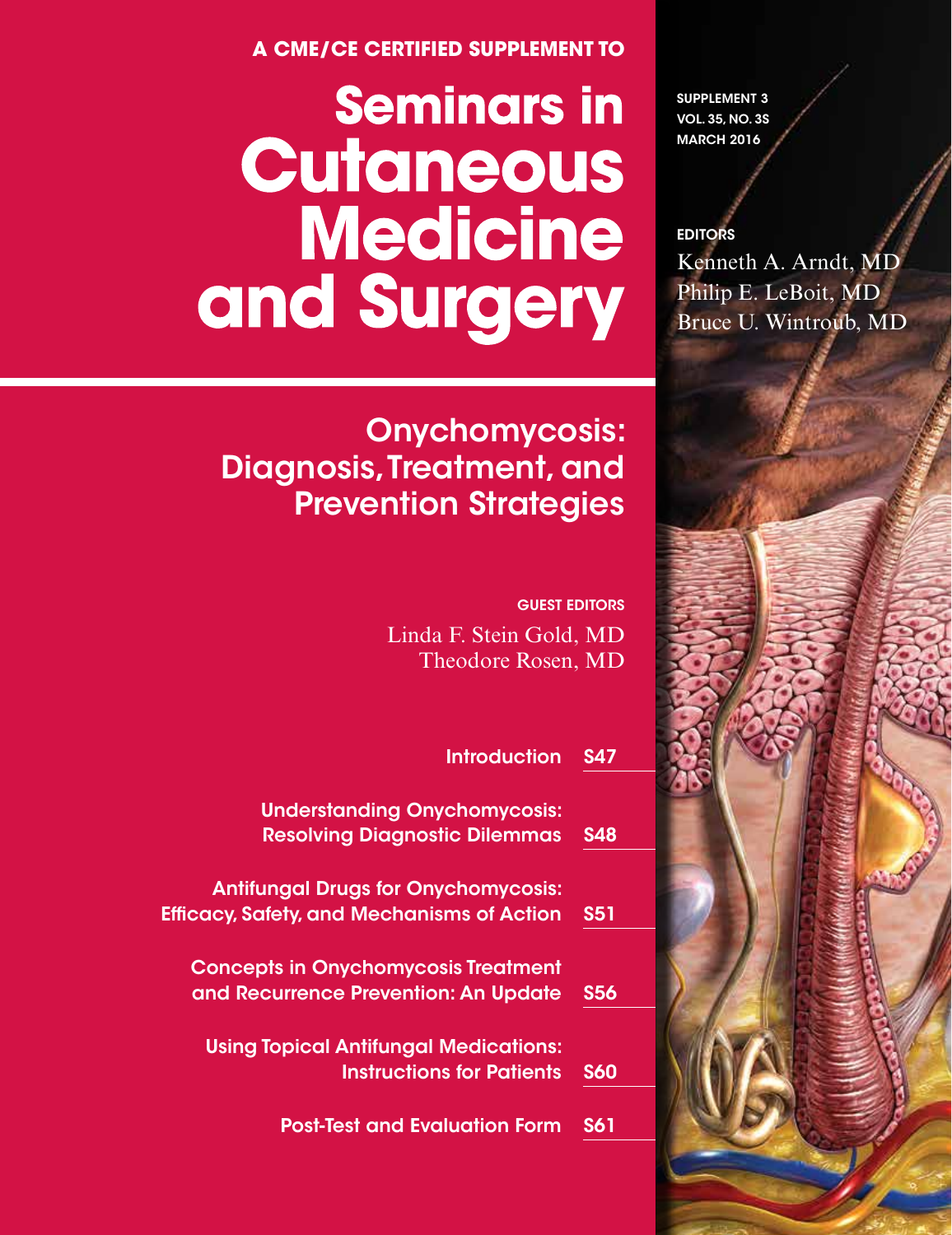## Onychomycosis: Diagnosis, Treatment, and Prevention Strategies

#### Original Release Date: March 2016 Most Recent Review Date: March 2016 Expiration Date: February 28, 2018 Estimated Time to Complete Activity: 2.5 hours

Participants should read the activity information, review the activity in its entirety, and complete the online post-test and evaluation. Upon completing this activity as designed and achieving a passing score on the post-test, you will be directed to a Web page that will allow you to receive your certificate of credit via e-mail or you may print it out at that time. The online post-test and evaluation can be accessed at http://tinyurl.com/onychosuppl16.

Inquiries about CME accreditation may be directed to the University of Louisville CME & PD at cmepd@louisville.edu or (502)852-5329.

#### **Accreditation Statements**

Physicians: This activity has been planned and implemented in accordance with the Essential Areas and Policies of the Accreditation Council for Continuing Medical Education (ACCME) through the joint providership of The University of Louisville and Global Academy for Medical Education, LLC. The University of Louisville is accredited by the ACCME to provide continuing medical education for physicians.

The University of Louisville Office of Continuing Medical Education & Professional Development designates this enduring material for a maximum of 2.5 *AMA PRA Category 1 Credits*™. Physicians should claim only the credit commensurate with the extent of their participation in the activity.

Nurses: This program has been approved by the Kentucky Board of Nursing for 3.0 contact hours through the University of Louisville Hospital, provider number 4-0068-7-16-895. The Kentucky Board of Nursing approval of an individual nursing education provider does not constitute endorsement of program content. Participants must complete the entire session, provide their license number, and complete the evaluation to receive contact hours.

#### **Target Audience**

This journal supplement is intended for dermatologists, family practitioners, internists, nurse practitioners, physician assistants, and other clinicians who treat patients with onychomycosis.

#### **Educational Needs**

For many years, the treatment of onychomycosis was frustrating for clinicians and patients alike, and the perceived futility of addressing fungal nail infections meant that many patients failed to seek treatment, and many others with suspected infections were neither definitively diagnosed nor treated. With the introduction of oral terbinafine in 1996 and the approval of the first topical agent in 1999, more effective control—if not cure—became possible, and clinicians showed increased interest in diagnosing and treating the condition. The introduction of two new topical agents in 2014 broadened the therapeutic options.

The optimum results with these agents requires the correct diagnosis, which cannot be made reliably on visual inspection alone. To use antifungals most effectively, clinicians must test to confirm the presence of infecting organisms and, in appropriate cases, identify the species involved so that the most appropriate antifungal can be prescribed. Patient selection also is important: for example, the potential for drug-drug interactions with systemic antifungals must be considered, the presence of certain comorbid conditions may affect the choice of antifungal employed, and the patient's ability to adhere to the long treatment regimens required must be addressed.

Clinicians must remain up-to-date on these issues, and must be able to effectively and safely use the available antifungal, evaluate the emerging data on medications and devices now being investigated, and educate patients to improve adherence.

#### **Learning Objectives**

After reading and studying this journal supplement, participants will be better able to:

- Establish or improve practice protocols for identifying patients with onychomycosis, particularly in special populations (eg, the elderly, pediatric patients, immunocompromised patients, patients with psoriasis, and those with diabetes mellitus).
- Discuss techniques, including obtaining good culture specimens, that

permit more accurate diagnosis of the infecting organisms and the most appropriate choice of therapy.

- Explain the drug classes and mechanisms of action for the currently available therapeutic options, including differences in formulation and associated efficacy.
- More effectively use currently available oral and topical medications to treat various patient populations.
- Review and, if necessary, improve patient education materials designed to enhance patient adherence with the treatment regimen and to change habits that increase the chances of good long-term management of onychomycosis.
- Determine and help each patient recognize the realistic expectations for improvement in his or her individual case.
- Evaluate the results of clinical studies on new and emerging and available treatments for onychomycosis based on an understanding of possible differences in testing protocols (eg, inclusion or exclusion of patients with psoriasis or diabetes mellitus).

#### **Disclosure Declarations**

As a provider accredited by the ACCME, the Office of CME & PD, School of Medicine, University of Louisville must ensure balance, independence, objectivity, and scientific rigor in all its sponsored educational activities. All planners, faculty, reviewers, and other persons that affected the content of this CME activity were required to submit a financial disclosure form from which relevant conflicts of interest were determined. The persons below disclosed the following:

Linda F. Stein Gold, MD, Consultant: Anacor Pharmaceuticals Inc., Eli Lilly and Company, Galderma Laboratories, L.P., LEO Pharma Inc., Novartis Pharmaceuticals Corporation, Pfizer Inc., Sandoz, Taro Pharmaceutical Industries Ltd., and Valeant Pharmaceuticals North America LLC. Speaker: Galderma, LEO, Novartis, and Valeant. Grant Research/Support: Anacor, Galderma, GlaxoSmithKline, LEO, Novartis, Pfizer Inc., Sandoz, Taro, and Valeant.

Theodore Rosen, MD, Consultant: Anacor Pharmaceuticals and Valeant Pharmaceuticals North America LLC.

CME Reviewer: Cindy England Owen, MD, Assistant Professor, Division of Dermatology, University of Louisville School of Medicine, has no relevant financial relationships to disclose.

The CME & PD Staff and Advisory Board have nothing to disclose with the exception of Douglas Coldwell, MD, Speaker: Sirtex, Inc.; Consultant: DFine, Inc.

Global Academy for Medical Education Staff: Sylvia H. Reitman, MBA, DipEd; Shirley V. Jones, MBA; Jenny Campano; and Joanne Still have no relevant financial relationships to disclose.

#### **Off-Label/Investigational Use Disclosure**

This CME/CE activity discusses the off-label use of fluconazole for the treatment of onychomycosis. Also discussed are off-label, alternative dosing schedules for itraconazole, as well as the use in pediatric patients of medications approved for the treatment of onychomycosis in adults; currently, no medication is approved for the treatment of onychomycosis in pediatric patients.

This continuing education supplement was developed from a satellite symposium held at Skin Disease Education Foundation (SDEF)'s 16th Annual Las Vegas Dermatology Seminar, which took place Friday, November 6, 2015, in Las Vegas, Nevada. The Guest Editors acknowledge the editorial assistance of Global Academy for Medical Education and Joanne Still, medical writer, in the development of this supplement. The manuscript was reviewed and approved by the Guest Editors as well as the Editors of Seminars in Cutaneous Medicine and Surgery. The ideas and opinions expressed in this supplement are those of the Guest Editors and do not necessarily reflect the views of the supporters, Global Academy for Medical Education, the University of Louisville, or the Publisher.

Jointly provided by

**LOUISVILLE** -<br>CONTINUING MEDICAL<br>EDUCATION & PROFESSIONAL<br>DEVELOPMENT

UNIVERSITY OF



and

**Global Academy for Medical Education** 

Supported by an educational grant from PharmaDerm, a Fougera Pharmaceuticals company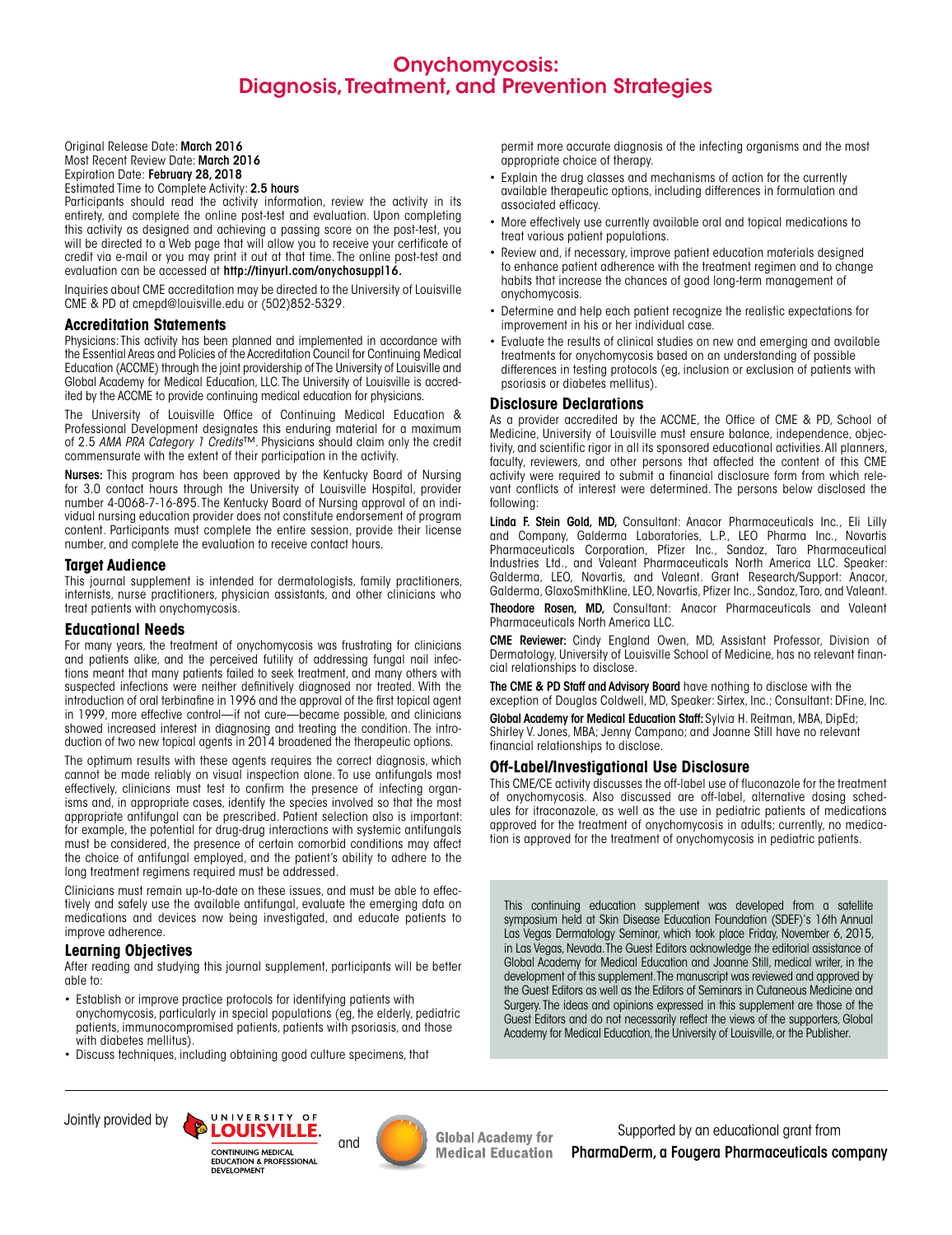# **Seminars in Cutaneous Medicine** and Surgery

# EDITORS



Kenneth A. Arndt, MD

Clinical Professor of Dermatology, Emeritus Harvard Medical School Adjunct Professor of Surgery Dartmouth Medical School Hanover, New Hampshire Adjunct Professor of Dermatology Brown Medical School Providence, Rhode Island



# Philip E. LeBoit, MD

Professor of Clinical Dermatology University of California, San Francisco San Francisco, California



## Bruce U. Wintroub, MD

Associate Dean Professor and Chair of Dermatology School of Medicine University of California, San Francisco San Francisco, California

### STATEMENT OF PURPOSE

*Seminars in Cutaneous Medicine and Surgery* presents well-rounded and authoritative discussions of important clinical areas, especially those undergoing rapid change in the specialty. Each issue, under the direction of the Editors and Guest Editors selected because of their expertise in the subject area, includes the most current information on the diagnosis and management of specific disorders of the skin, as well as the application of the latest scientific findings to patient care.

*Seminars in Cutaneous Medicine and Surgery* (ISSN 1085-5629) is published quarterly by Frontline Medical Communications Inc., 7 Century Drive, Suite 302, Parsippany, NJ 07054-4609. Months of issue are March, June, September, and December. Periodicals postage paid at Parsippany, NJ, and additional mailing offices.

POSTMASTER: Send address changes to Seminars in Cutaneous Medicine and Surgery, Subscription Services, 151 Fairchild Ave., Suite 2, Plainview, NY 11803-1709.

RECIPIENT: To change your address, contact Subscription Services at 1-800-480-4851.

Editorial correspondence should be addressed to Kenneth A. Arndt, MD, SkinCare Physicians of Chestnut Hill, 1244 Boylston St, Suite 302, Chestnut Hill, MA 02467. Correspondence regarding subscriptions or change of address should be directed to the Publisher, Subscription Services, 151 Fairchild Ave., Suite 2, Plainview, NY 11803-1709, 1-800-480-4851.

Yearly subscription rate: \$121.00 per year.

Prices are subject to change without notice. Current prices are in effect for back volumes and back issues. Single issues, both current and back, exist in limited quantities and are offered for sale subject to availability. Back issues sold in conjunction with a subscription are on a prorated basis.

Copyright © 2016 by Frontline Medical Communications Inc. No part of this publication may be reproduced or transmitted in any form or by any means, electronic or mechanical, including photocopy, recording, or any information storage and retrieval system, without written permission from the Publisher. Printed in the United States of America.

Advertising representative: Sally Cioci, 7 Century Drive, Suite 302, Parsippany, NJ 07054-4609. Phone: 973-206-3434; Fax: 973-206-9378; email: scioci@frontlinemedcom.com

Publication of an advertisement in *Seminars in Cutaneous Medicine and Surgery* does not imply endorsement of its claims by the Editor(s) or Publisher of the journal.

The ideas and opinions expressed in *Seminars in Cutaneous Medicine and Surgery* do not necessarily reflect those of the Editors or Publisher. Publication of an advertisement or other product mention in *Seminars in Cutaneous Medicine and Surgery* should not be construed as an endorsement of the product or the manufacturer's claims. Readers are encouraged to contact the manufacturer with any questions about the features or limitations of the products mentioned. The Publisher does not assume any responsibility for any injury and/or damage to persons or property arising out of or related to any use of the material contained in this periodical. The reader is advised to check the appropriate medical literature and the product information currently provided by the manufacturer of each drug to be administered to verify the dosage, the method and duration of administration, or contraindications. It is the responsibility of the treating physician or other health care professional, relying on independent experience and knowledge of the patient, to determine drug dosages and the best treatment for the patient.

*Seminars in Cutaneous Medicine and Surgery* is indexed in Index Medicus/MEDLINE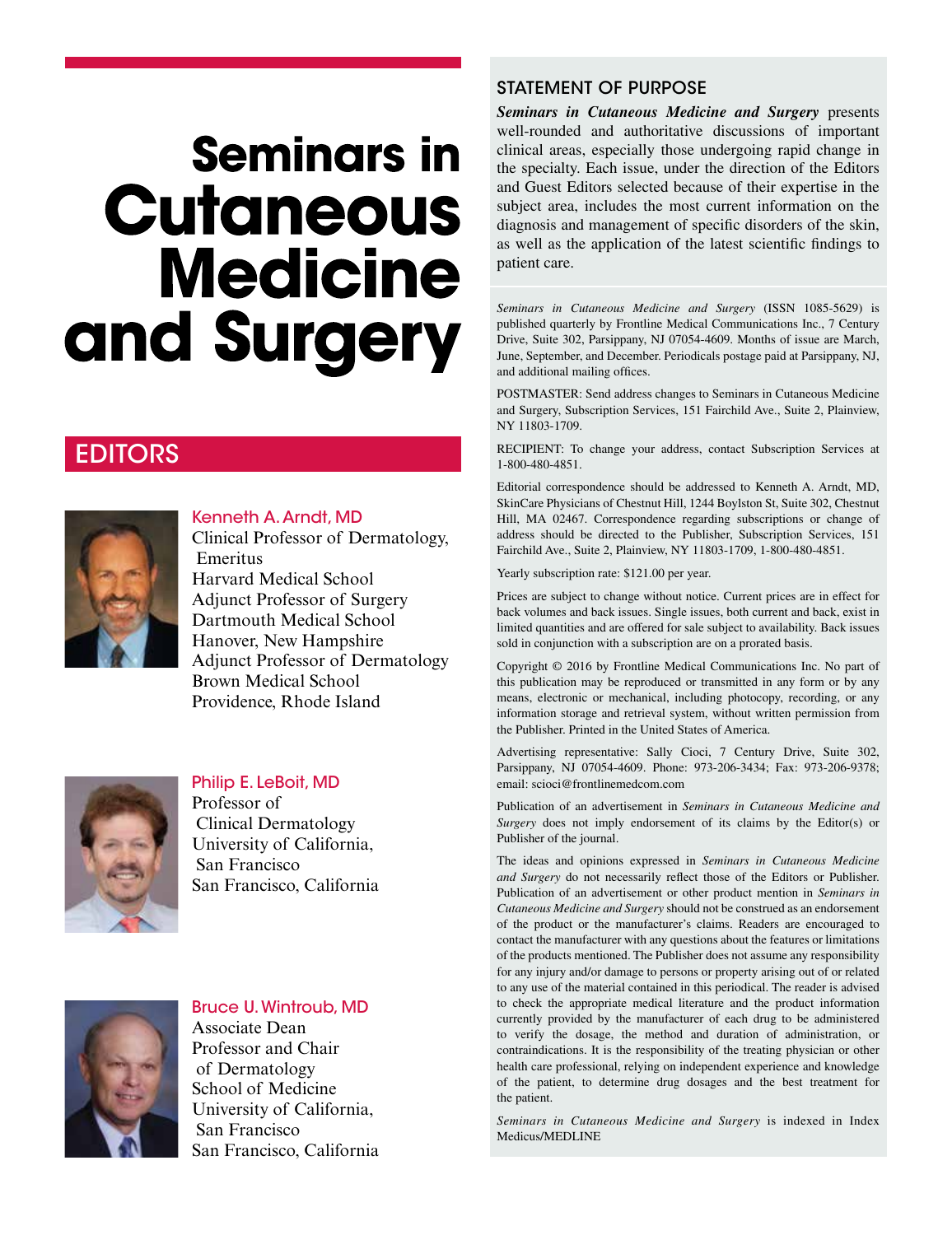March 2016, Vol. 35, No. 3S

**Seminars in Cutaneous Medicine** and Surgery

TABLE OF CONTENTS

# Onychomycosis: Diagnosis, Treatment, and Prevention Strategies

- S47 Introduction **Linda F. Stein Gold, MD Theodore Rosen, MD**
- **S48** Understanding Onychomycosis: Resolving Diagnostic Dilemmas **Linda F. Stein Gold, MD**
- **S51** Antifungal Drugs for Onychomycosis: Efficacy, Safety, and Mechanisms of Action **Theodore Rosen, MD, and Linda F. Stein Gold, MD**
- **S56** Concepts in Onychomycosis Treatment and Recurrence Prevention: An Update **Theodore Rosen, MD**
- **S60** Using Topical Antifungal Medications: Instructions for Patients **Theodore Rosen, MD**
- S61 Post-Test and Evaluation Form

# GUEST EDITORS



Linda F. Stein Gold, MD Director of Dermatology Research Henry Ford Health System Detroit, Michigan



Theodore Rosen, MD, Professor of Dermatology Baylor College of Medicine Houston, Texas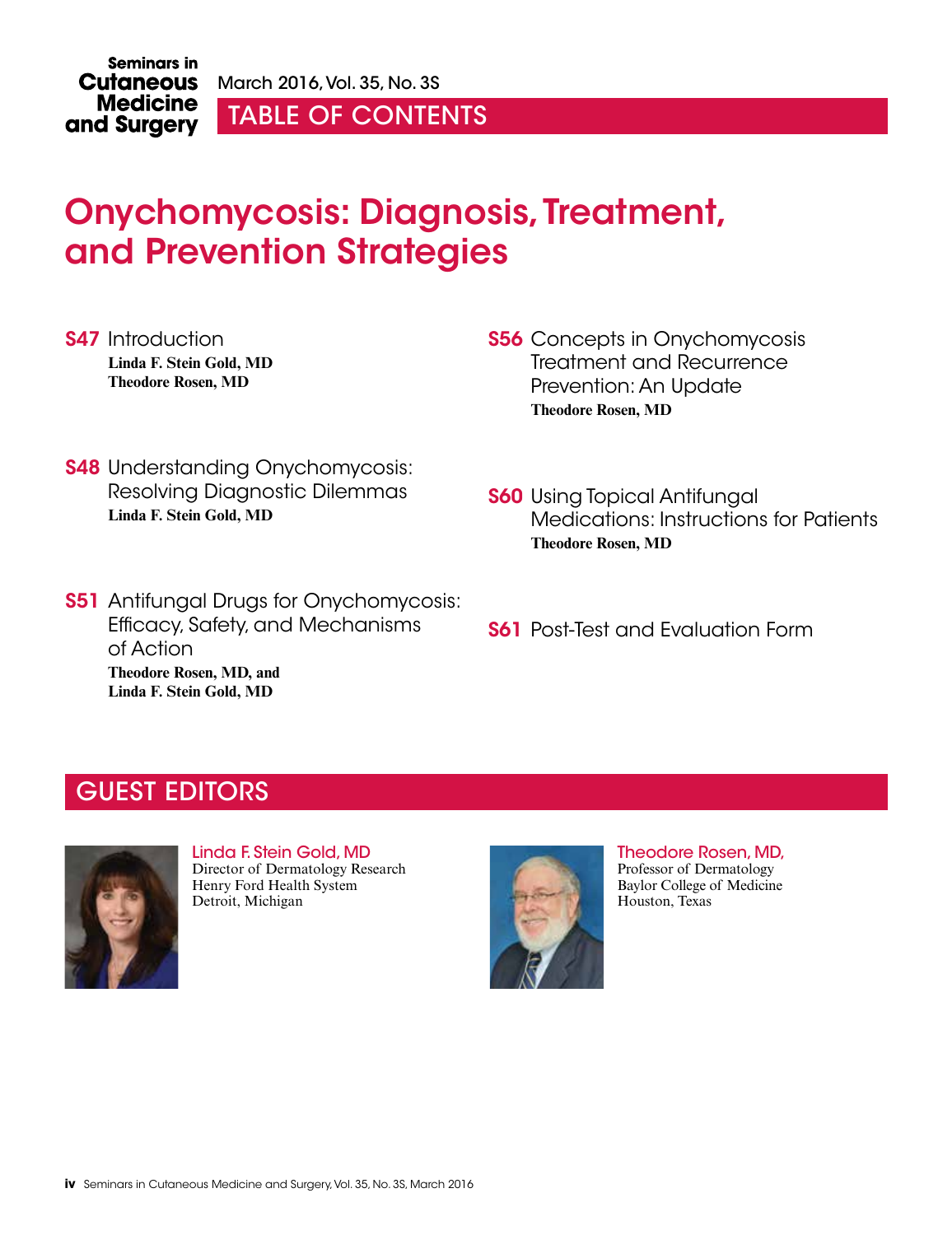# **Seminars in Cutaneous Medicine** and Surgery

# **INTRODUCTION**

nychomycosis recently has become more widely rec-<br>ognized as a medical condition having importance well<br>beyond the cosmetic appearance of nails. Failure to di-<br>agnose this infection accurately and treat it effectively may ognized as a medical condition having importance well beyond the cosmetic appearance of nails. Failure to diagnose this infection accurately and treat it effectively may lead to medical sequelae such as permanent damage to the nail plate and its attachments, and the potential for secondary bacterial infections, as well as spread of the fungus locally and to other parts of the body and transmission of the infection to others. In addition, quality-of-life and psychosocial consequences cannot be overlooked. However, until the introduction of newer, more effective medications over the past 2 decades, most patients with onychomycosis remained undiagnosed and untreated or ineffectively managed.

The introduction of terbinafine in 1996 marked the beginning of a new era in the diagnosis and treatment of onychomycosis. The approval of the first topical antifungal for the treatment of this infection followed soon afterward; in 1999, the topical antifungal agent, ciclopirox, was approved by the US Food and Drug Administration (FDA).

Research focusing on a clearer understanding of the underlying infectious organisms subsequently led to the introduction of two new topical agents, efinaconazole and tavaborole, both approved by the FDA in 2014.

This educational supplement features highlights of a CME/CE independent satellite symposium, which was held on November 6, 2015, at Skin Disease Education Foundation's 16th Annual Las Vegas Dermatology Seminar. It reviews the efficacy and safety of onychomycosis treatments, provides an overview of the mechanisms of action of the available antifungal agents, addresses onychomycosis in special patient populations, and discusses strategies for improving patient adherence to recommended therapy and reducing the risk for recurrence of infection.

> **Linda F. Stein Gold, MD** Director of Dermatology Research Henry Ford Health System Detroit, Michigan

> > **Theodore Rosen, MD** Professor of Dermatology Baylor College of Medicine Houston, Texas

Publication of this CME/CE article was jointly provided by University of Louisville, and Global Academy for Medical Education, LLC with Skin Disease Education Foundation (SDEF) and is supported by an educational grant from PharmaDerm, a Fougera Pharmaceuticals company.

Dr Rosen and Dr Stein Gold have received an honorarium for their participation in this activity. They acknowledge the editorial assistance of Joanne Still, medical writer, and Global Academy for Medical Education in the development of this continuing medical education journal supplement.

Linda F. Stein Gold, MD, *Consultant*: Anacor Pharmaceuticals Inc., Eli Lilly and Company, Galderma Laboratories, L.P., LEO Pharma Inc., Novartis Pharmaceuticals Corporation, Pfizer Inc., Sandoz, Taro Pharmaceutical Industries Ltd., and Valeant Pharmaceuticals North America LLC. *Speaker*: Galderma, LEO, Novartis, and Valeant. *Grant Research/Support:* Anacor, Galderma, GlaxoSmithKline, LEO, Novartis, Pfizer Inc., Sandoz, Taro, and Valeant.

Theodore Rosen, MD, *Consultant*: Anacor Pharmaceuticals and Valeant Pharmaceuticals North America LLC.

Address reprint requests to: Linda F. Stein Gold, MD, 2360 Heronwood Drive, Bloomfield Hills, MI 48302; lstein1@hfhs.org.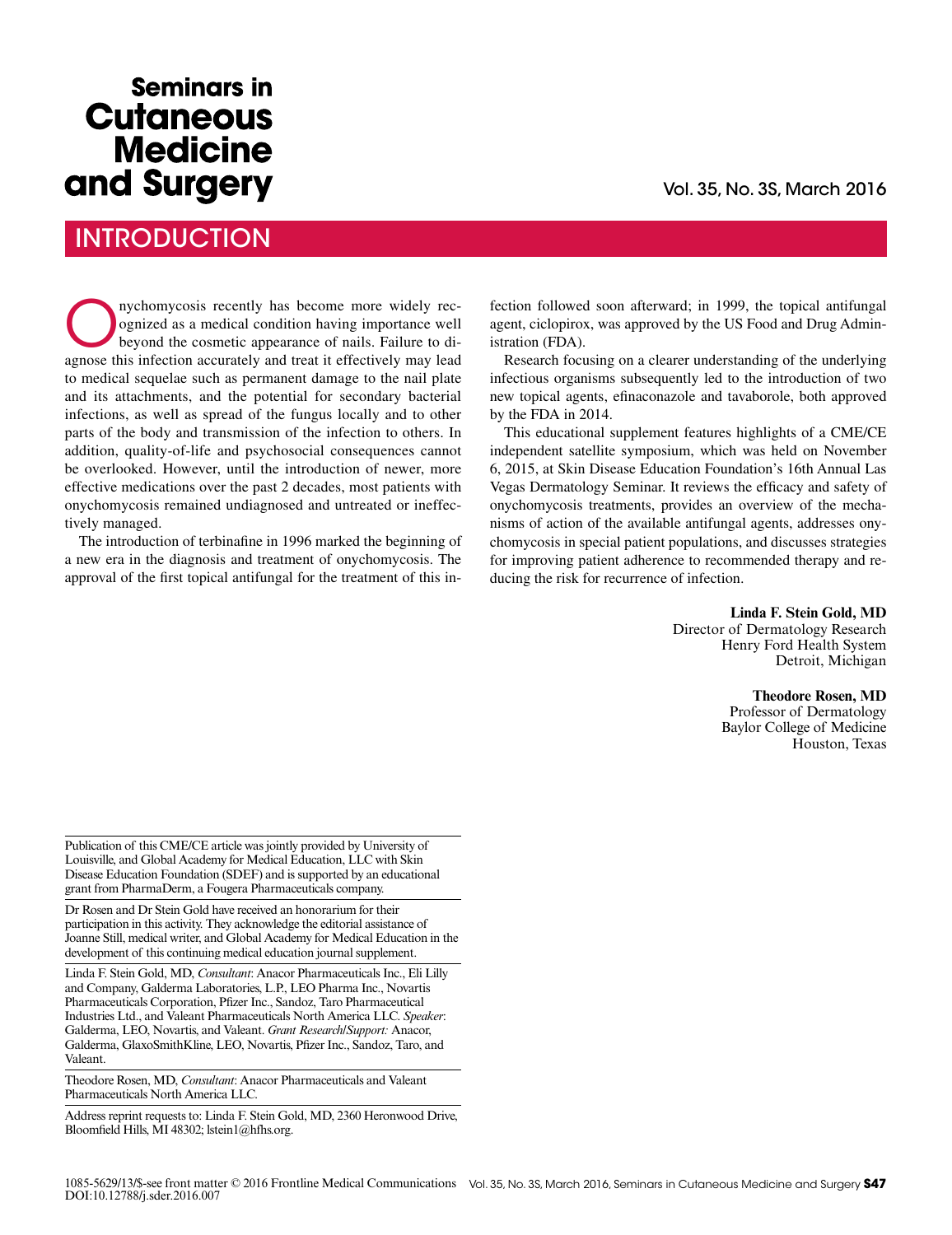# Understanding Onychomycosis: Resolving Diagnostic Dilemmas

Linda F. Stein Gold, MD\*

#### ■ Abstract

No scientifically rigorous, large, prospective studies have been done to document the true prevalence of onychomycosis; the reported rates vary mainly by climate and by population, but the overall prevalence in the United States is estimated to be at least 10%. Advanced age and diabetes are the most commonly reported risk factors for onychomycosis. The differential diagnosis of onychomycosis is lengthy, and visual inspection alone is not sufficient for a definitive diagnosis—direct microscopic examination of a wet-mount preparation with 10% to 20% potassium hydroxide is the first-line diagnostic test.

#### Key Words

Dermatophyte; onychomycosis; *Trichophyton rubrum*

Semin Cutan Med Surg 35(supp3):S48-S50 © 2016 Frontline Medical Communications

nychomycosis prevalence estimates vary widely; based<br>on the available studies, the overall prevalence of ony-<br>chomycosis is probably at least 10% to 12%, possibly<br>higher <sup>1-3</sup>. The yest majority of cases of onychomycosis i on the available studies, the overall prevalence of onyhigher.<sup>1-3</sup> The vast majority of cases of onychomycosis involve dermatophyte molds, particularly *Trichophyton rubrum*, which accounts for 90% of infections, and *T. mentagrophytes*. *Candida* species cause between 10% and 20% of onychomycosis, and a small number of cases can be attributed to nondermatophyte molds, such as *Acremonium, Fusarium,* and *Scopulariopsis* spp.1-3

#### Risk Factors for Onychomycosis

Despite the lack of more exact epidemiologic data, climate, population, and other risk factors can be helpful in narrowing the di-

\* Director of Dermatology Research, Henry Ford Health System, Detroit, Michigan.

Publication of this CME/CE article was jointly provided by the University of Louisville, and Global Academy for Medical Education, LLC with Skin Disease Education Foundation (SDEF) and is supported by an educational grant from PharmaDerm, a Fougera Pharmaceuticals company.

Dr Stein Gold has received an honorarium for her participation in this activity. She acknowledges the editorial assistance of Joanne Still, medical writer, and Global Academy for Medical Education in the development of this continuing medical education journal supplement.

Linda F. Stein Gold, MD, *Consultant*: Anacor Pharmaceuticals Inc., Eli Lilly and Company, Galderma Laboratories, L.P., LEO Pharma Inc., Novartis Pharmaceuticals Corporation, Pfizer Inc., Sandoz, Taro Pharmaceutical Industries Ltd., and Valeant Pharmaceuticals North America LLC. *Speaker*: Galderma, LEO, Novartis, and Valeant. *Grant Research/Support*: Anacor, Galderma, GlaxoSmithKline, LEO, Novartis, Pfizer Inc., Sandoz, Taro, and Valeant.

Address reprint requests to: Linda F. Stein Gold, MD, 2360 Heronwood Drive, Bloomfield Hills, MI 48302; lstein1@hfhs.org.

#### **E** TABLE 1. Risk Factors for Onychomycosis

- Tinea pedis<sup>4,5</sup>
- Nail trauma<sup>5</sup>
- $\cdot$  Diabetes<sup>6-8</sup>
- $\cdot$  Psoriasis<sup>9</sup>
	- 18% in a systematic review of the literature<sup>10</sup>
	- 28% in a prospective study of hospitalized psoriasis patients<sup>11</sup>
- Advanced age<sup>12-15</sup>
- Peripheral vascular disease<sup>5</sup>
- Compromised immune function<sup>16</sup>
- Personal/family history of onychomycosis<sup>17</sup>

agnosis in patients with nail symptoms. Onychomycosis is more common in hot, humid regions and is less commonly seen in temperate or cold, dry climates. Other environmental risk factors include public areas where individuals may walk barefoot—pools, spas, gym locker rooms, and hot tubs. In addition, increasing age is a risk factor: it is clear that onychomycosis is uncommon in pediatric patients, whereas its prevalence in geriatric populations is estimated to be as high as  $60\%$ <sup>3</sup>

A number of medical conditions also are associated with an increased risk for onychomycosis (Table 1), including several comorbid conditions: diabetes, psoriasis, peripheral vascular disease, tinea pedis, and diseases that adversely affect immune function.4-17 Among these, diabetes is the most common—up to one-third of patients with diabetes also have onychomycosis.<sup>6-8</sup>

Patients with psoriasis also are at increased risk for onychomycosis. In one review of the literature, Klaassen et al<sup>10</sup> reported that about 18% of patients with psoriasis have onychomycosis, and Méndez-Tovar and colleagues<sup>11</sup> found onychomycosis in 28% of hospitalized patients.

Tinea pedis increases the risk for nail infection (Figure 1). Although such coinfections are not among the most common, when onychomycosis is suspected, examination should be done for signs of tinea pedis between the toes (interdigital distribution) and on the soles of the feet (moccasin distribution). Individuals who share a residence with a patient who has onychomycosis also should be asked about and, if possible, examined for fungal infections of both nail and skin. This is particularly important in cases of pediatric onychomycosis or recurrent nail infections. Onychomycosis is uncommon in young children in general but is more common among children whose parents or older siblings have onychomycosis or tinea pedis. In patients with recurrent in-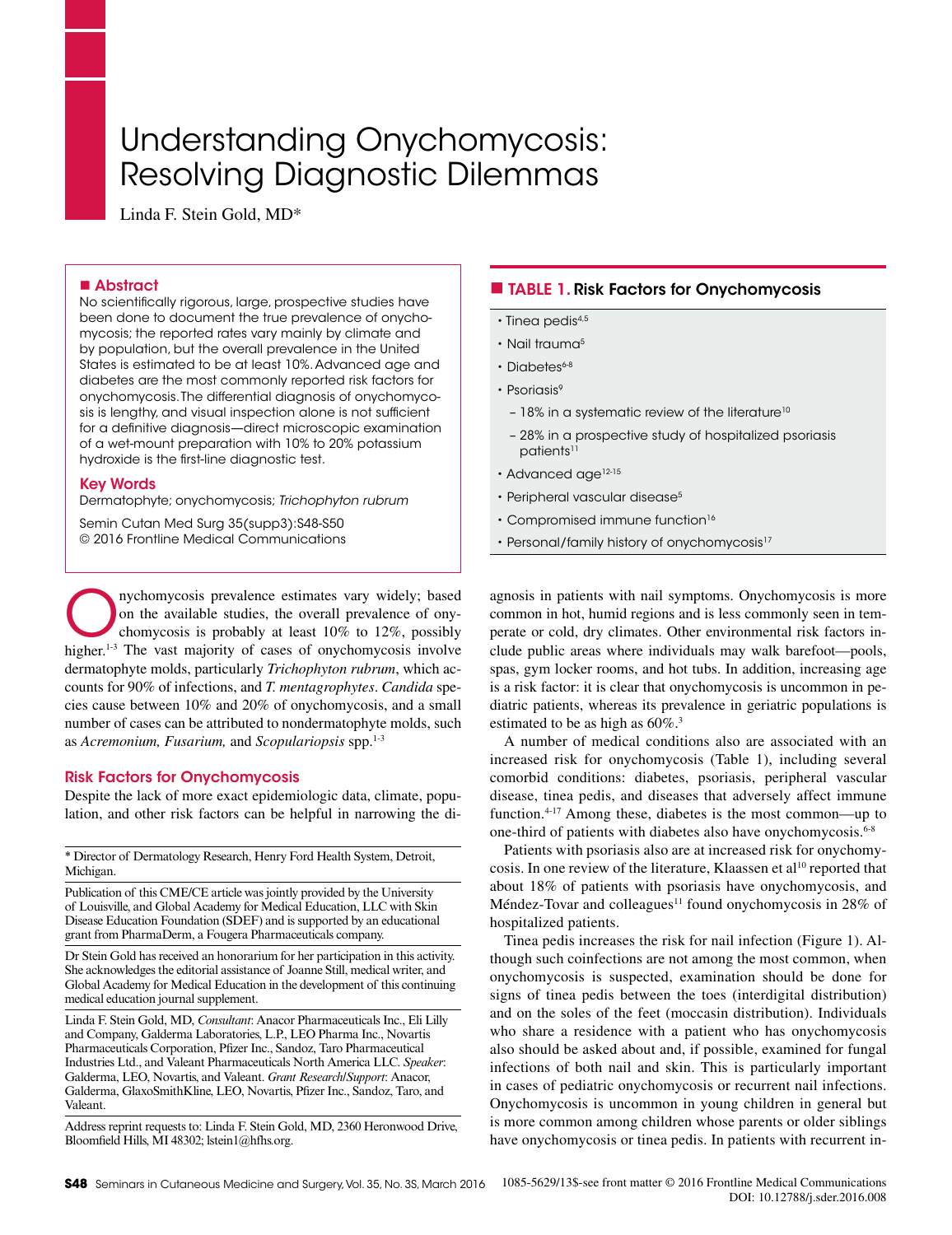

**FIGURE 1. Onychomycosis and Tinea Pedis.** When onychomycosis is suspected, the skin should be inspected for signs of tinea pedis. The reverse is also true—if a patient complains of symptoms of athlete's foot, the toenails should be examined for evidence of onychomycosis. Photo courtesy of Theodore Rosen, MD.

fections, other individuals in the household who have untreated tinea pedis may be a source of chronic reinfection.

In addition, any type of nail trauma can increase the risk for onychomycosis, as damage to the nail plate—and, consequently, disruption of the plate from the nail bed—allows introduction of potentially pathogenic organisms.

#### Differential Diagnosis

Although onychomycosis is a common nail disease, it is important to note that 50% of cases of nail disease can be attributed to causes other than fungus or yeast infections.18 As shown in Table 2, a number of other conditions can mimic onychomycosis, including other infections or diseases and trauma.18-21 Because discoloration, brittleness, and other signs of nail dystrophy are common to many clinical entities, visual inspection alone is not sufficient to establish a diagnosis of onychomycosis (Figure 2); objective diagnostic techniques should be used.

#### Diagnostic Techniques

The first-line diagnostic technique for onychomycosis is direct microscopy of a carefully prepared specimen of affected subungual tissue in 10% to 20% potassium hydroxide (KOH). For more a more definitive diagnosis—ie, identification of the infecting organism(s)—a culture or histopathologic techniques (periodic acid–Schiff [PAS] stain or polymerase chain reaction [PCR] testing) may be considered. An overview of these recommended diagnostic techniques is provided below. [For a more detailed discussion of onychomycosis presentations, mycology, and diagnostic testing, the reader is referred to the comprehensive article published by Elewski.<sup>5</sup>]

#### Potassium Hydroxide Preparation: Examination and Culture

Microscopic examination of a specimen prepared with 10% to 20% KOH is a readily accessible technique for determining whether fungal organisms are present in a sample; however, proper sampling is essential to its value as a first-line diagnostic tool.

To obtain a good subungual sample, it is necessary to trim back the nail to access the moist debris that lies behind the dry, flaky material at the end of the distal nail. After trimming, the nail and surrounding tissue should be cleaned thoroughly to prevent bac-

### ■ TABLE 2. Differential Diagnosis of Onychomycosis<sup>18-21</sup>

#### • Nail trauma

- Psoriasis
- Lichen planus
- Paronychia
- Bacterial infection
- Pachyonychia congenita
- Nail bed tumors (squamous cell carcinoma) and verrucae
- Yellow nail syndrome
- Alopecia areata
- Contact/atopic dermatitis
- Idiopathic onycholysis
- Twenty-nail dystrophy (trachyonychia)
- Nail changes associated with systemic disease or nail cosmetics

terial contamination of the sample. In obtaining a sample, a curette may be more helpful than a blade to minimize bleeding and patient discomfort.

#### Mycologic Culture

A mycologic culture can be considered if onychomycosis is suspected but KOH findings are negative, or to identify the specific organism when hyphae, spores, or other fungal structures are seen on direct microscopy. The results usually are available in 4 to 6 weeks; meanwhile, therapy can be initiated, if indicated.

#### Histologic Evaluation

Histologic evaluation of a sample of nail clippings using PAS stain also can be ordered to identify the infecting organism. In contrast to culture, the results of PAS studies are available in 1 to 2 days. Moreover, PAS results are more specific than fungal culture findings. This superior sensitivity was demonstrated in a study of 100 consecutive cases of suspected onychomycosis in which direct



**FIGURE 2. White Superficial Onychomycosis.** Several clinical signs, including erythema and swelling of the nail folds, make visual inspection alone an unreliable diagnostic method. This patient has white superficial onychomycosis, confirmed by diagnostic testing. Photo courtesy of Theodore Rosen, MD.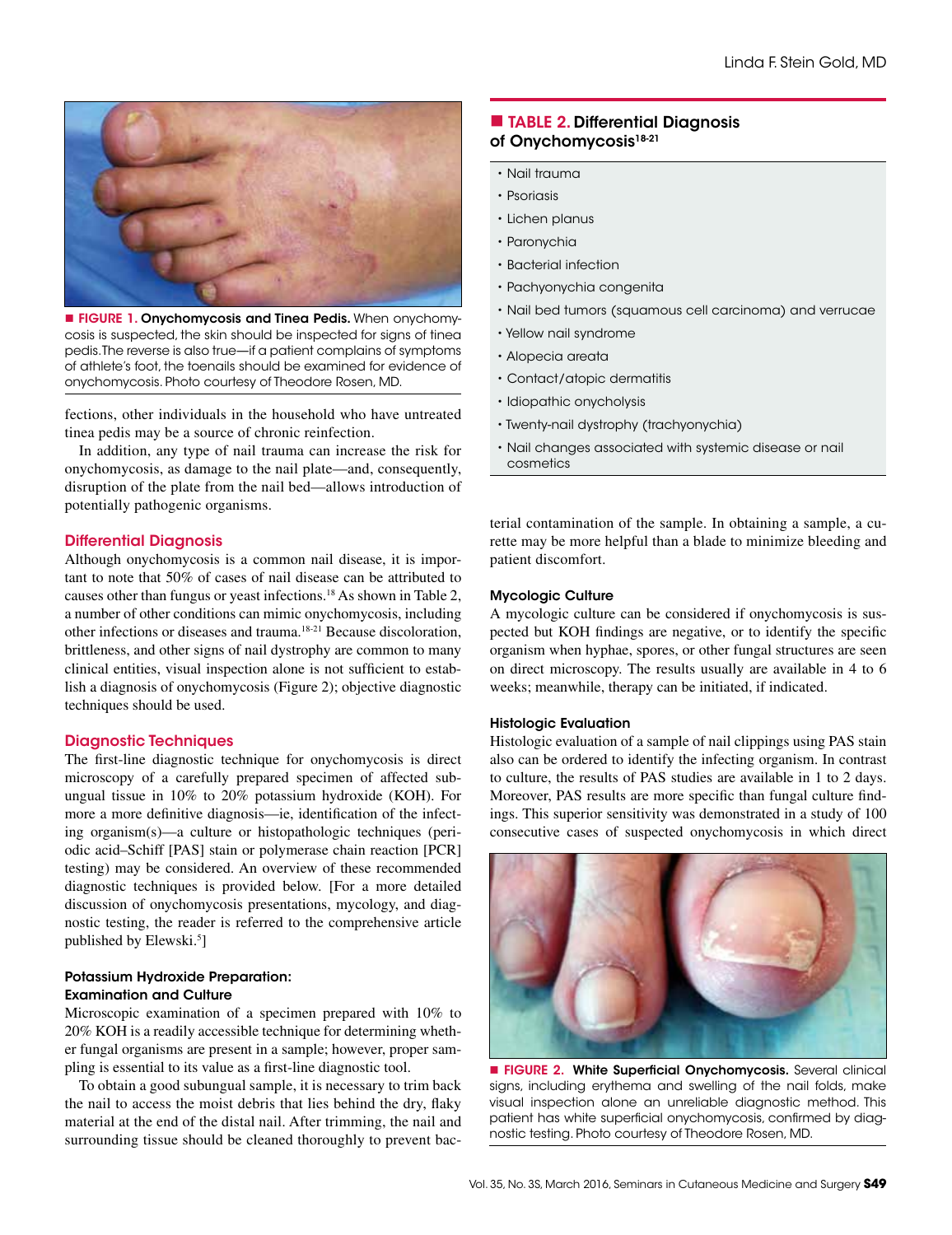microscopy and fungal culture results were negative. Mayer and colleagues<sup>22</sup> showed that 38 patients (38%) had positive fungal elements when the nail clippings were processed with hematoxylin, eosin, and PAS.

PCR testing also has been shown to be more sensitive than PAS in detecting the presence of mycologic organisms compared with direct microscopy with KOH or culture. In one study that compared the positivity rates with KOH/microscopy, culture, and PCR, the investigators reported rates of 10%, 29%, and 40%, respectively.23 The results of PCR testing usually are available in about 3 days.

#### **Conclusion**

The accurate diagnosis and early treatment of onychomycosis is important to the preservation and function of the nail plate in patients with early disease and to the prevention of progressive destruction and deformity in patients with long-standing disease. In addition, onychomycosis represents a reservoir of fungus that can seed the skin of other areas of the body, and can be transmitted to others with whom the patient comes in contact. Effective therapy is available.

#### **References**

- 1. Ghannoum MD, Hajjeh RA, Scher R, et al. A large-scale North American study of fungal isolates from nails: The frequency of onychomycosis, fungal distribution, and antifungal susceptibility patterns. *J Am Acad Dermatol.* 2000;43:641-648.
- 2. Heikkilä H, Stubb S. The prevalence of onychomycosis in Finland. *Br J Dermatol*. 1995;133:699-703.
- 3. Scher RK, Rich P, Pariser D, Elewski B. The epidemiology, etiology, and pathophysiology of onychomycosis. *Semin Cutan Med Surg.* 2013;32(2 suppl 1):S2-S4.
- 4. Pleacher MD, Dexter WW. Cutaneous fungal and viral infections in athletes. *Clin Sports Med.* 2007;26:397-411.
- 5. Elewski B. Onychomycosis: Pathogenesis, diagnosis, and management. *Clin Microbiol Rev.* 1998;11:415-429.
- 6. Tan JS, Joseph WS. Common fungal infections of the feet in patients with diabetes

mellitus. *Drugs Aging.* 2004;21:101-112.

- 7. Gupta S, Koirala J, Khardori R, Khardori N. Infections in diabetes mellitus and hyperglycemia. *Infect Dis Clin North Am*. 2007;21:617-638.
- 8. Winston JA, Miller JL. Treatment of onychomycosis in diabetic patients. *Clin Diabetes*. 2006;24:160-166.
- 9. Rich P, Griffiths CE, Reich K, et al. Baseline nail disease in patients with moderate to severe psoriasis and response to treatment with infliximab during 1 year. *J Am Acad Dermatol*. 2008;58:224-231.
- 10. Klaassen KM, Dulak MG, van de Kerkhof PC, Paasch MC. The prevalence of onychomycosis in psoriatic patients: A systematic review. *J Eur Acad Dermatol Venereol.* 2014;28:533-541.
- 11. Méndez-Tovar LJ, Arévalo-López A, Domínguez-Aguilar S, et al. Onychomycosis frequency in psoriatic patients in a tertiary care hospital [in Spanish]. *Rev Med Inst Mex Seguro Soc*. 2015;53:374-379.
- 12. Smith ES, Fleischer AB Jr, Feldman SR. Demographics of aging and skin disease. *Clin Geriatr Med.* 2001;17:631-641.
- 13. Elewski B, Charif MA. Prevalence of onychomycosis in patients attending a dermatology clinic in northeastern Ohio for other conditions. *Arch Dermatol.*  1997;133:1172-1173.
- 14. Htew TH, Mushtaq A, Robinson SB, Rosher RB, Khardori N. Infection in the elderly. *Infect Dis Clin North Am.* 2007;21:711-743.
- 15. Abdullah L, Abbas O. Common nail changes and disorders in older people: Diagnosis and management. *Can Fam Physician.* 2011;57:173-181.
- 16. Gupta AK, Taborda P, Taborda V, et al. Epidemiology and prevalence of onychomycosis in HIV-positive individuals. *Int J Dermatol.* 2000;39:746-753.
- 17. Piraccini BM, Sisti A, Tosti A. Long-term follow-up of toenail onychomycosis caused by dermatophytes after successful treatment with systemic antifungal agents. *J Am Acad Dermatol.* 2010;62:411-414.
- 18. Faergemann J, Baran R. Epidemiology, clinical presentation and diagnosis of onychomycosis. *Br J Dermatol.* 2003;149(suppl 65):1-4.
- 19. Allevato MA. Diseases mimicking onychomycosis. *Clin Dermatol.* 2010;28:164- 177.
- 20. Cockerell C, Odom R. The differential diagnosis of nail disease. *AIDS Patient Care*. 1995;9(suppl 1):S5-S10.
- 21. Daniel CR III. The diagnosis of nail fungal infection. *Arch Dermatol.* 1991;127:1566- 1567.
- 22. Mayer E, Izhak OB, Bergman R. Histopathological periodic acid-Schiff stains of nail clippings as a second-line diagnostic tool in onychomycosis. *Am J Dermatopathol*. 2012;34:270-273.
- 23. Luk NM, Hui M, Cheng TS, Tang LS, Ho KM. Evaluation of PCR for the diagnosis of dermatophytes in nail specimens from patients with suspected onychomycosis. *Clin Exp Dermatol*. 2012;37:230-234.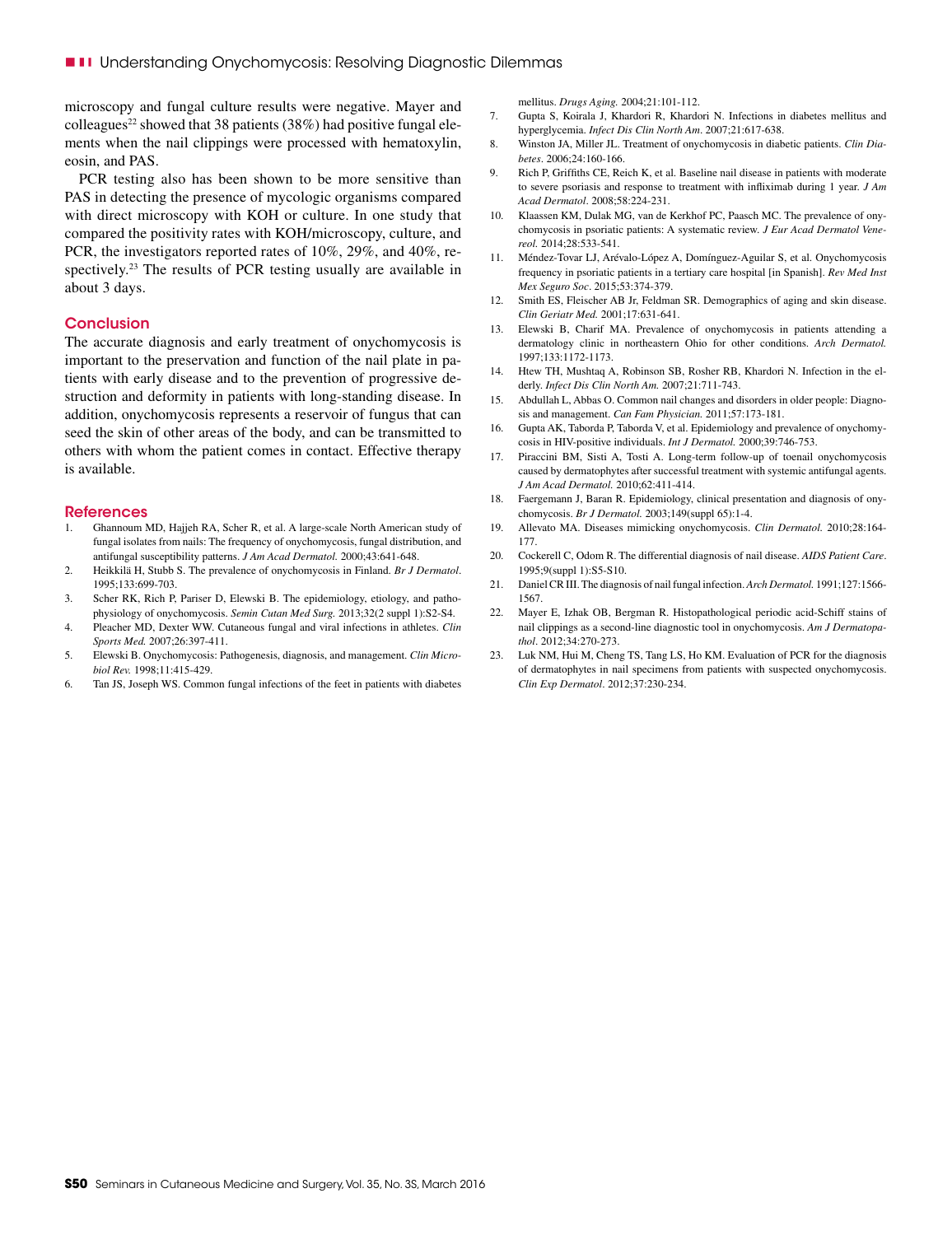# Antifungal Drugs for Onychomycosis: Efficacy, Safety, and Mechanisms of Action

Theodore Rosen, MD\*, and Linda F. Stein Gold, MD†

#### ■ Abstract

In 1996, oral terbinafine joined itraconazole and fluconazole on the short list of systemic medications that could be used to treat onychomycosis (although fluconazole was not approved for this indication by the US Food and Drug Administration [FDA], it was commonly used for this purpose). In 1999, ciclopirox was the first topical treatment to be FDA approved. The addition of the topical antifungal agents efinaconazole and tavaborole in 2014 expanded the roster of medications available to more effectively manage onychomycosis in a wide range of patients, including those for whom comorbid conditions, concomitant medications, or patient preference limited the use of systemic antifungals.

#### Keywords

Candidiasis; ciclopirox; efinaconazole; dermatophytosis; fluconazole; itraconazole; onychomycosis; tavaborole; terbinafine

Semin Cutan Med Surg 35(supp3):S51-S55 © 2016 Frontline Medical Communications

n selecting an antifungal agent to treat onychomycosis, clini-<br>cians must consider several factors: efficacy, side effect profile,<br>drug-drug interactions, and the presence of comorbid diseases<br>and conditions. This article n selecting an antifungal agent to treat onychomycosis, clinicians must consider several factors: efficacy, side effect profile, and conditions. This article focuses on the efficacy, safety, and drug-drug interactions associated with the systemic and topical medications used in the treatment of onychomycosis. [The third article in this supplement, "Concepts in Onychomycosis Treatment

\* Professor of Dermatology, Baylor College of Medicine, Houston, Texas.

† Director of Dermatology Research, Henry Ford Health System, Detroit, Michigan.

Publication of this CME/CE article was jointly provided by the University of Louisville, and Global Academy for Medical Education, LLC with Skin Disease Education Foundation (SDEF) and is supported by an educational grant from PharmaDerm, a Fougera Pharmaceuticals company.

Dr Rosen and Dr Stein Gold have received an honorarium for their participation in this activity. They acknowledge the editorial assistance of Joanne Still, medical writer, and Global Academy for Medical Education in the development of this continuing medical education journal supplement.

Linda F. Stein Gold, MD, *Consultant*: Anacor Pharmaceuticals Inc., Eli Lilly and Company, Galderma Laboratories, L.P., LEO Pharma Inc., Novartis Pharmaceuticals Corporation, Pfizer Inc., Sandoz, Taro Pharmaceutical Industries Ltd., and Valeant Pharmaceuticals North America LLC. *Speaker*: Galderma, LEO, Novartis, and Valeant. *Grant Research/Support:* Anacor, Galderma, GlaxoSmithKline, LEO, Novartis, Pfizer Inc., Sandoz, Taro, and Valeant.

Theodore Rosen, MD, *Consultant*: Anacor Pharmaceuticals and Valeant Pharmaceuticals North America LLC.

Address reprint requests to: Theodore Rosen, MD, 2815 Plumb, Houston, TX 77005; vampireted@aol.com.

and Recurrence Prevention: An Update," on pages S56-S59, addresses the topic of onychomycosis comorbidities in detail.]

#### Systemic Therapy: Efficacy Rates

Clinical trials have established the efficacy of terbinafine, itraconazole, and fluconazole in dermatophyte infections, using the FDA standard of complete cure—ie, negative mycology (both direct microscopy of a potassium hydroxide [KOH] wet-mount preparation and negative culture) and normal nail plate appearance as the end point (Table 1).

Terbinafine has been the drug of choice since its introduction in 1996. The initial clinical trials comparing terbinafine with itraconazole showed that terbinafine was more effective. Those studies demonstrated a 38% complete cure rate using what became the FDA-approved dosage regimen for oral terbinafine—250 mg/day for 12 weeks.<sup>1,2</sup> Subsequently, Evans and colleagues<sup>3</sup> investigated the use of pulsed dosing of terbinafine, using either three or four pulses of 250 mg/day (ie, 1 week of daily treatment followed by 3 weeks off, repeated either once or twice). The reported cure rates were 49% for the three-pulse regimen and 54% for the four-pulse regimen. Pulsed dosing of terbinafine is not approved by the FDA.

Itraconazole, at a dosing schedule of 200 mg/day for 12 weeks, has been reported to yield a cure rate of 14%.<sup>4</sup> The results of clinical trials of pulsed dosing of itraconazole in patients with fingernail onychomycosis—a complete cure in 47% of patients—led to FDA approval of a regimen of two pulses of 400 mg/day for this indication (ie, 1 week of treatment followed by 3 weeks off, repeated once).<sup>3</sup> Studies of pulsed dosing of itraconazole in patients with toenail onychomycosis yielded efficacy rates of 23% for three pulses and 26% for four pulses.<sup>3</sup> Although not approved by the FDA for this indication, pulsed dosing of itraconazole frequently is used to treat toenail onychomycosis.

Fluconazole is not FDA approved for onychomycosis, but it is used quite commonly to treat both fingernail and toenail fungal infections. The typical regimen is a single weekly dose of 150 to 450 mg, for at least 6 months. Scher and colleagues<sup>5</sup> reported efficacy rates of 37% with 150 mg/week, 46% with 300 mg/week, and 48% with 450 mg/week.

In addition, Gupta and colleagues<sup>6</sup> reviewed other clinical trials that examined the efficacy of these medications with some smaller or noncontrolled trials yielding higher efficacy rates than those seen in the phase III trials. Although none of these medications is FDA approved for onychomycosis caused by *Candida* species, clinical studies have demonstrated that these oral antifungals do have some efficacy.<sup>6</sup>

#### Systemic Therapy: Safety

Oral antifungal agents generally are considered safe, but the prescribing information for each medication should be considered with respect to individual patient characteristics, and careful atten-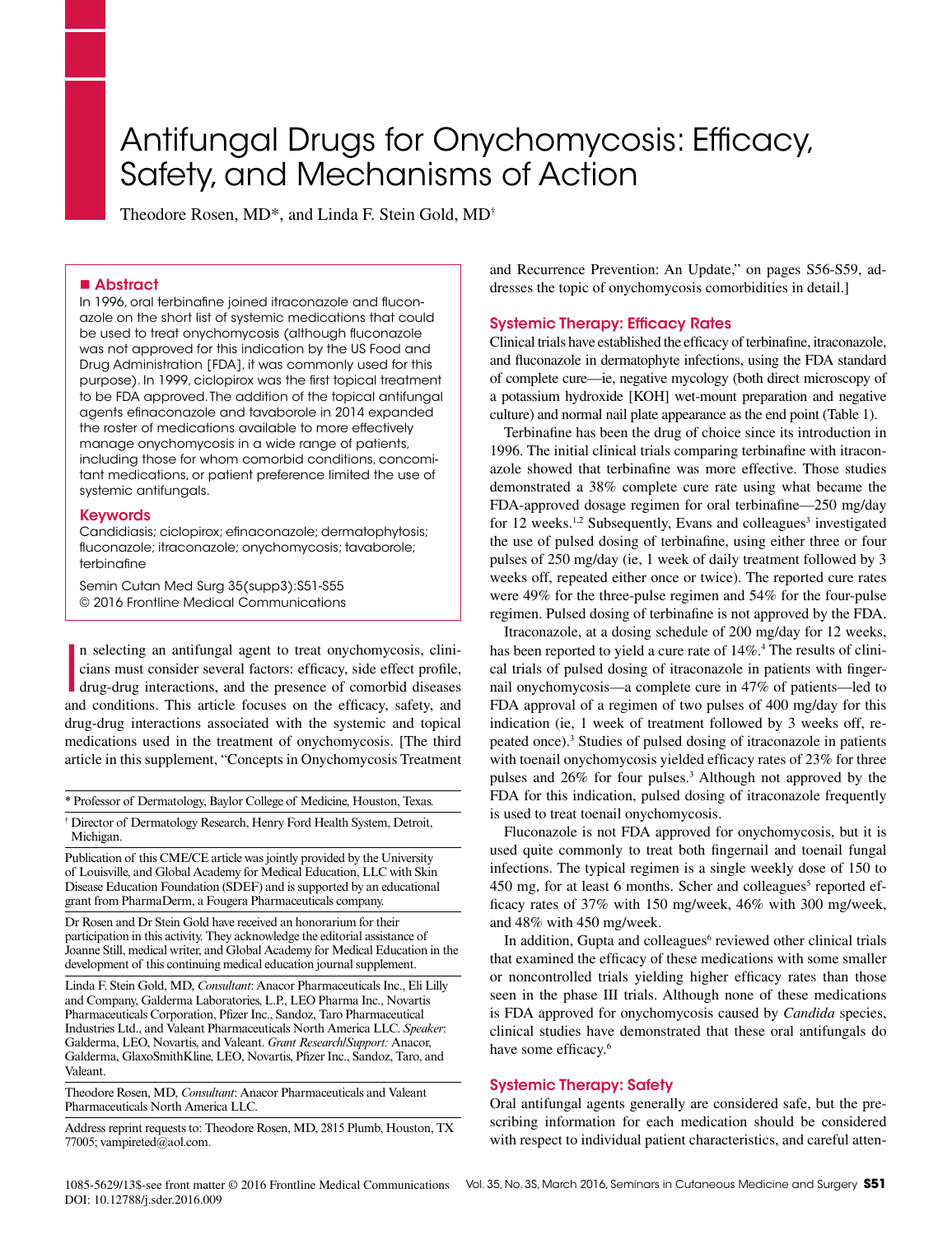| <b>Medication/Regimen</b>                      | <b>Complete Cure Rates</b> | <b>Comments</b>                                                                     |  |  |  |  |
|------------------------------------------------|----------------------------|-------------------------------------------------------------------------------------|--|--|--|--|
| <b>Terbinafine</b>                             |                            | Pulsed dosing of terbinatine is not FDA approved.                                   |  |  |  |  |
| $250 \text{ mg/day} \times 12 \text{ weeks}^1$ | 38%                        |                                                                                     |  |  |  |  |
| 250 mg/day x 1 week/month <sup>2</sup>         |                            |                                                                                     |  |  |  |  |
| Repeated for 3 pulses                          | 49%                        |                                                                                     |  |  |  |  |
| Repeated for 4 pulses                          | 54%                        |                                                                                     |  |  |  |  |
| <b>Itraconazole</b>                            |                            |                                                                                     |  |  |  |  |
| 200 mg/day x 12 weeks $3$                      | 14%                        | Approved regimen for toenail onychomycosis, with/without<br>fingernail involvement. |  |  |  |  |
| 400 mg/day x 1 week/month <sup>2</sup>         |                            | This regimen is not approved for either toenail or fingernail                       |  |  |  |  |
| Repeated for 3 pulses                          | 23%                        | onychomycosis.                                                                      |  |  |  |  |
| Repeated for 4 pulses                          | 26%                        |                                                                                     |  |  |  |  |
| <b>Fluconazole4</b>                            |                            | Fluconazole is not FDA approved for use in onychomycosis.                           |  |  |  |  |
| 150 mg/week                                    | 37%                        |                                                                                     |  |  |  |  |
| 300 mg/week                                    | 46%                        |                                                                                     |  |  |  |  |
| 450 mg/week                                    | 48%                        |                                                                                     |  |  |  |  |

#### ■ TABLE 1. Systemic Antifungals: Efficacy in Phase III Pivotal Trials

tion should be paid to recommendations for baseline and follow-up testing and clinical monitoring.

For example, terbinafine has been associated with hepatic failure, and the prescribing information recommends that liver function tests be performed both at baseline and periodically during treatment. Other adverse events previously reported with the use of terbinafine include taste and smell disturbances that may become permanent, depression, severe neutropenia, and skin diseases such as Stevens-Johnson syndrome, drug reaction with eosinophilia and systemic symptoms (DRESS), and lupus erythematosus–like illness.<sup>1</sup>

The prescribing information for itraconazole contains cautions about heart failure, other cardiac effects, including life-threatening arrhythmias, and sudden death (especially when itraconazole is used concomitantly with certain cytochrome P450 inhibitors—see "Drug-Drug Interactions," below). Hearing loss has been reported with the use of this medication, and hepatotoxicity rarely has been reported to occur as early as the first week of treatment.<sup>4</sup> Moreover, in vitro drug resistance has been demonstrated with this and the other azole drug, fluconazole.4,7

In addition to in vitro drug resistance, fluconazole use has been associated with hepatotoxicity, significant skin diseases, and prolongation of the QT interval on electrocardiogram. Fluconazole also has been associated with congenital defects, and its use should be avoided during the first trimester of pregnancy.<sup>7</sup>

#### Drug-Drug Interactions

No drug interactions have been reported with the use of any of the topical antifungal agents approved for the treatment of onychomycosis.

A number of drug-drug interactions—many of which are theoretical—are listed for each of the systemic antifungal medications (Table 2). The prescribing information for each of these medications should be consulted before choosing an oral antifungal. A detailed description of the mechanisms by which these interactions may occur is beyond the scope of this article, so one or two illustrative examples have been chosen for terbinafine, itraconazole, and fluconazole.

Terbinafine, which is metabolized by the cytochrome p450 (CYP450) enzyme 2D6 (CYP2D6), may interact in particular with drugs that are also metabolized by CYP2D6.<sup>1</sup> Although the class of beta-blockers is listed in the prescribing information, not all betablockers may interact to the same degree. Metoprolol—the most commonly prescribed beta-blocking agent in the United States—is the most likely drug in this class to interact with terbinafine. Terbinafine may inhibit the metabolism of metoprolol, resulting in excess systemic levels of metoprolol and a risk for bradycardia, low blood pressure, and, possibly, cardiogenic shock.<sup>8</sup>

Itraconazole is metabolized by the CYP3A4 enzyme, a characteristic it shares with several other medications.4 One interaction of note is itraconazole's inhibition of metabolism of statin drugs, particularly simvastatin and lovastatin; this action can result in rhabdomyolysis. In addition, a potentially fatal interaction can occur when itraconazole is given concomitantly with opioids, particularly methadone; the combination is associated with a high likelihood of a fatal arrhythmia.9

Fluconazole has been widely studied and demonstrated to be effective against onychomycosis, and, although it is not FDA approved for this indication, it is widely used for treating this infection. Potential interactions include antiarrhythmic drugs, antipsychotics, and antihistamines<sup>7</sup> (although the most problematic among these, terfenadine, is no longer marketed).

However, not on the list derived from the fluconazole prescribing information is an interaction that has been demonstrated recently with tofacitinib—a medication currently approved for rheumatoid arthritis, well studied and likely to be approved for psoriasis and psoriatic arthritis, and being used investigationally in alopecia areata. Fluconazole inhibits tofacitinib's metabolism and,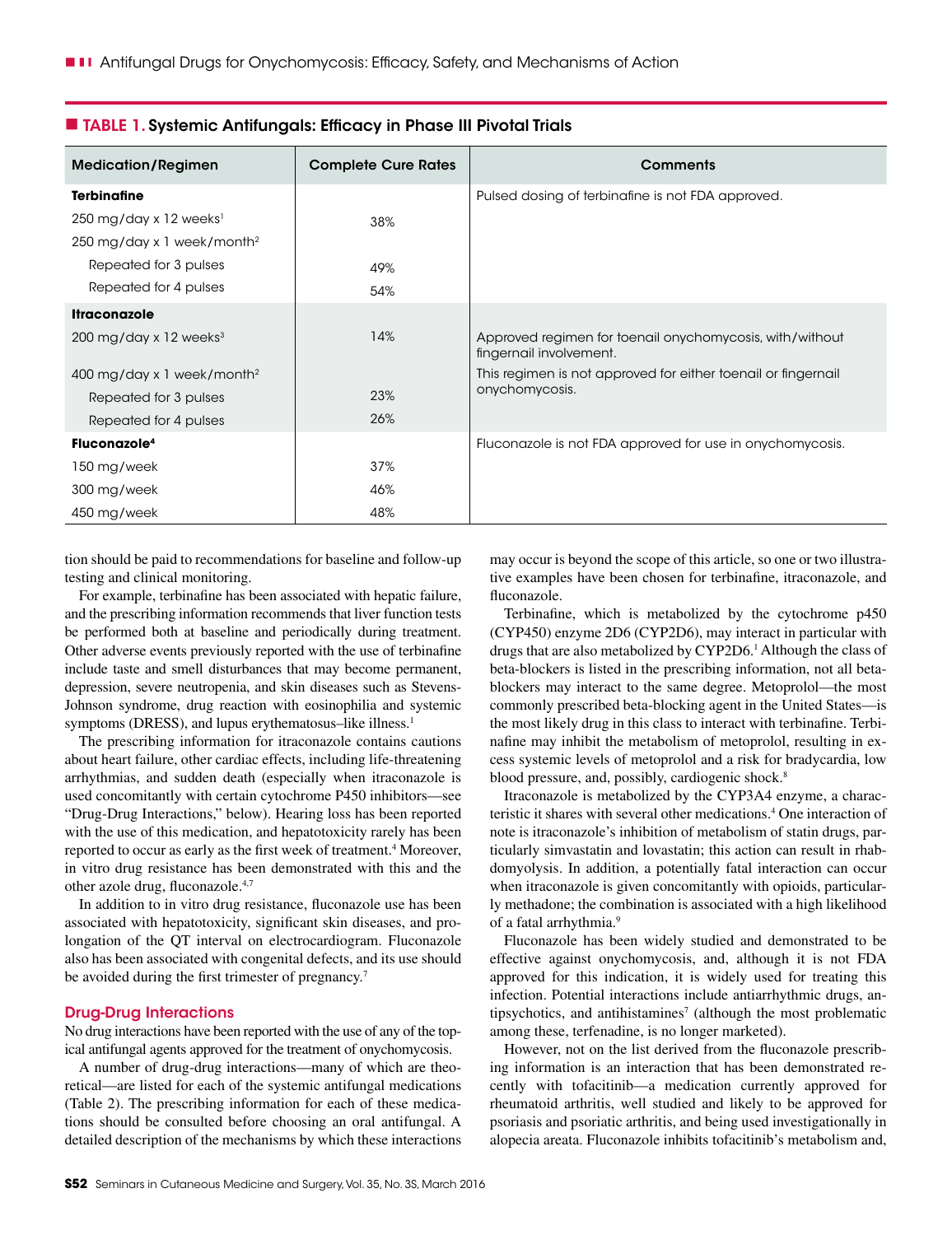therefore, may lead to gastrointestinal disturbances, such as severe diarrhea. Furthermore, inhibition of tofacitinib's metabolism may potentiate tofacitinib-related infections, particularly pharyngitis, sinusitis, and bacterial infections; some of these infections may be severe.10

#### Topical Agents: Efficacy and Safety

Currently, three topical agents are approved for the treatment of onychomycosis: ciclopirox 8% solution, efinaconazole 10%, and tavaborole 5%. No systemic adverse events have been reported with these topical agents, and the incidence of serious local reactions generally is quite low. Because the pivotal studies of these agents were not conducted using standardized protocols, each medication must be considered on its own merits in determining which topical agent to choose for an individual patient. The efficacy rates from the pivotal trials of these three agents are listed in Table 3.

#### **Ciclopirox**

Ciclopirox has antifungal, antibacterial, and anti-inflammatory effects. The lacquer is painted on the nail plates of the affected nails daily for 48 weeks. It has demonstrated good fungicidal activity in vitro against the dermatophytes *Trichophyton rubrum, T. mentagrophytes*, and *Epidermophyton floccosum*; *Candida* spp; and the nondermatophyte molds *Scopulariopsis brevicaulis*, *Aspergillus*  spp, and *Scytalidium hyalinum*. 6

The phase III pivotal trial protocol included patients between the ages of 18 and 70, with distal subungual onychomycosis of at least one great toenail (target nail) and positive KOH examination and culture for dermatophytic onychomycosis. Involvement of the target nail was no less than 20% and no greater than 65%. The lacquer was painted once daily on the entire nail plate of the target nail(s), along with approximately 5 mm of adjacent skin, the hyponychium, and the accessible ventral surface of the nail plate. The lacquer was removed once weekly with an alcohol wipe. In addition, subjects were required to report each month for professional trimming and debridement of the nails.11 The guidelines for use specified in the prescribing information for ciclopirox include weekly removal of the lacquer and regular visits to a health care professional for debridement.12

In the two phase III pivotal trials, the complete cure rates reported were 5.5% and 8.5%.12

#### Efinaconazole

Efinaconazole is an azole drug with good potency against T*. rubrum, T. mentagrophytes*, and *C. albicans*. The formulation has a low surface tension, causing a "wicking" action that draws the medication around the nail. Studies of in vivo penetration showed that daily application of 10% and 5% solutions to all 10 toenails for 28 days demonstrated high levels of nail deposition and low systemic exposure to efinaconazole and its metabolite.<sup>13</sup>

In two parallel, 52-week, phase III, multicenter trials of efinaconazole,14 a total of 1,655 subjects were randomized, in a 3:1 ratio, to receive either efinaconazole or placebo. Included were subjects between 18 and 70 years of age with mild to moderate onychomycosis affecting 20% to 50% of at least one great toenail, with at least 3 mm of uninfected nail as measured from the proximal nail fold, and a nail plate thickness no greater than 3 mm. Nail trim-

#### ■ TABLE 2. Systemic Antifungals: Potential Drug-Drug Interactions

#### Terbinafine<sup>1</sup>

- Beta-blockers
- Antiarrhythmics
- Tricyclic antidepressants
- Selective serotonin reuptake inhibitors (SSRIs)
- Monoamine oxidase inhibitors (MAOIs)

#### Itraconazole4

- Antiarrhythmics
- Statins
- Antihypertensives
- Benzodiazepines
- Opioids
- Antipsychotics
- Vasoconstrictors (ie, migraine therapy)

#### Fluconazole<sup>7</sup>

- Antiarrhythmics
- Antipsychotics
- Antihistamines
- Tofacitinib<sup>10</sup> (fluconazole inhibits tofacitinib's metabolism)

ming, to any extent, was permitted but not required.

The cure rates in the efinaconazole pivotal trials were 15% and 18%.14,15

#### **Tavaborole**

Tavaborole represents a new class of antifungal agent. It is a lowmolecular-weight, boron-containing compound that specifically targets fungal protein synthesis.16 In preclinical studies, tavaborole demonstrated excellent and rapid penetration through the nail plate and into the nail bed.17

The inclusion criteria for the two parallel, phase III pivotal trials of tavaborole had several of the same or similar inclusion criteria as the pivotal trials of the other two topical antifungals: laboratory-confirmed onychomycosis of at least one great toenail; nail involvement of between 20% and 60%; at least 3 mm of uninvolved nail, as measured from the proximal nail fold; and nail thickness of 3 mm or less.18

However, these tavaborole studies differed from the ciclopirox

#### ■ TABLE 3. Topical Antifungals: Efficacy in Phase III Pivotal Trials

| <b>Medication</b>                                                                             | <b>Complete Cure Rates*</b> |  |  |  |  |  |  |  |
|-----------------------------------------------------------------------------------------------|-----------------------------|--|--|--|--|--|--|--|
| Ciclopirox 8% <sup>12</sup>                                                                   | 5.5% and 8.5%               |  |  |  |  |  |  |  |
| Efinaconazole 10% <sup>15</sup>                                                               | 15% and 18%                 |  |  |  |  |  |  |  |
| Tavaborole 10% <sup>16</sup>                                                                  | $6.5\%$ and 9.1%            |  |  |  |  |  |  |  |
| <b>Regimens:</b> All of these medications are approved for daily<br>application for 48 weeks. |                             |  |  |  |  |  |  |  |
|                                                                                               |                             |  |  |  |  |  |  |  |

\*Results of two phase III trials, respectively.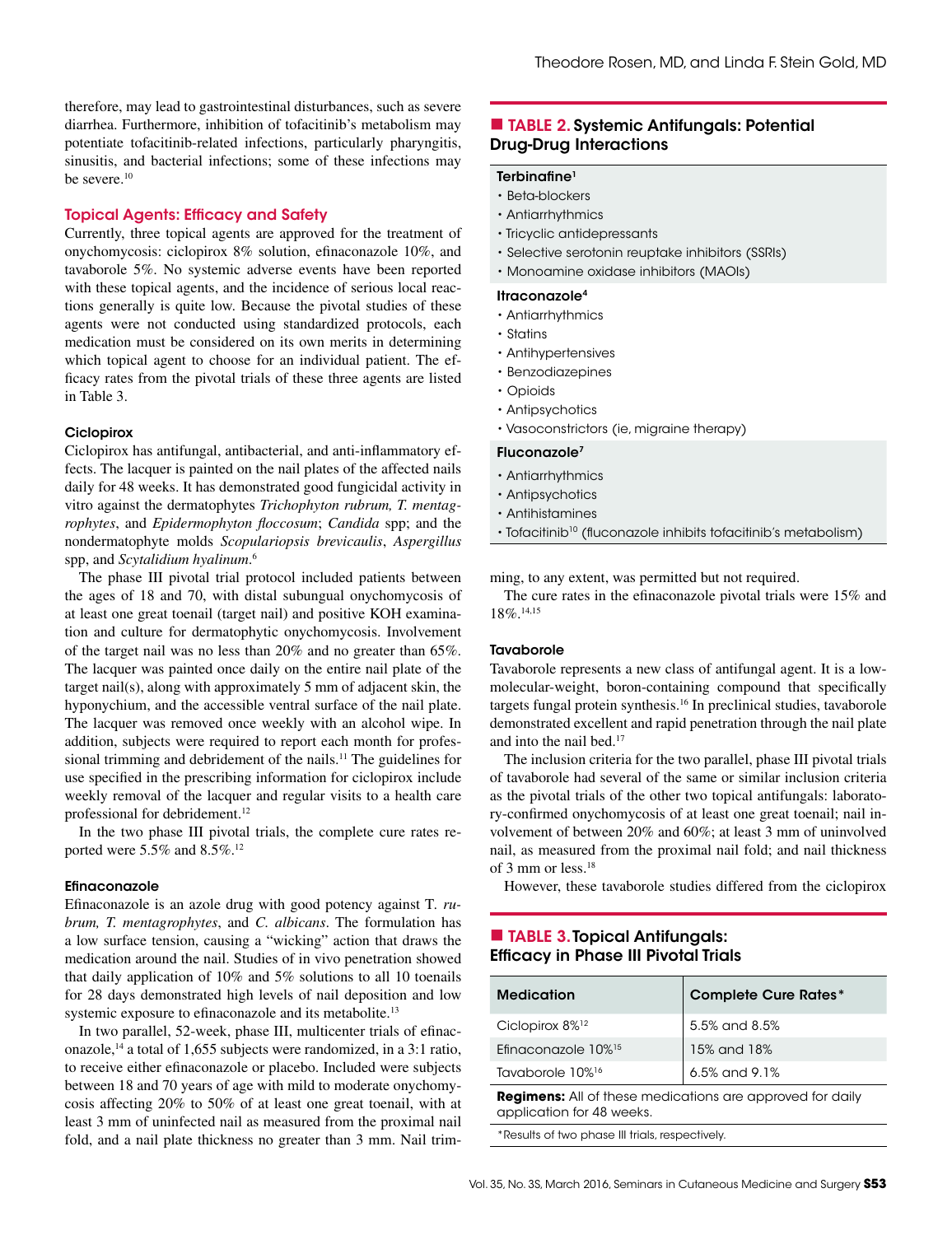and efinaconazole trials in three important respects, which should be considered when comparing cure rates. First, in the tavaborole studies, no upper age limit was established (whereas the upper age limit in the other two studies was 70). Second, in the tavaborole studies, the medication was to be applied without debridement. Third, the final nail trimming prior to the final assessment allowed no less than 1 mm of growth at the distal edge of the target nail(s); in the other studies, the nail could be trimmed to the distal edge of the nail, which could affect the grading results.

The complete cure rates in the tavaborole pivotal trials were 9.1% and 6.5%.<sup>16,18</sup>

#### Mechanisms of Action

The antifungal activities of the medications used to treat onychomycosis vary by class (Figure). The systemic agents itraconazole and fluconazole and the topical agent efinaconazole are in the azole class—specifically, in the triazole category. Triazoles work by inhibiting 14α-demethylase of the P450 enzyme, blocking conversion of lanosterol to ergosterol in fungal cells; ergosterol is essential to fungal cell growth.<sup>4,7,15</sup>

Terbinafine, in the allylamine class, also inhibits ergosterol biosynthesis, but at a different point in the pathway. Rather than affecting P450 and lanosterol-converting enzymes, the allylamines inhibit squalene oxidase, resulting in lethal fungal cell membrane changes.<sup>1</sup>

Ciclopirox is a synthetic antifungal agent. Its mechanism of action has not been clearly established but seems to involve both the inhibition of the metal-dependent enzymes responsible for the degradation of peroxides within the fungal cell as well as upregulation of fungicidal reactive oxygen formation within the fungal cytoplasm.19,20

Tavaborole's mechanism of action also is thought to involve inhibition of the enzyme leucine aminoacyl-transfer ribonucleic acid synthetase. Tavaborole is active against *T. rubrum* and *T. mentagrophytes*, the two species most commonly found in onychomycosis. No resistance to tavaborole has been observed.16

Efinaconazole shows in vitro activity against *T. rubrum* and *T. mentagrophytes*. No clinically significant evidence of drug resistance to efinaconazole has been reported.

#### **Conclusion**

In the pivotal trials for antifungal therapy for onychomycosis, the FDA-mandated criterion for efficacy is "complete cure." This is defined as negative results on both direct microscopic examination of samples prepared with 10% to 20% KOH and on mycologic culture, plus a substantially clinically improved nail (although not



■ FIGURE. Antifungal Medications: Mechanisms of Action Source: Theodore Rosen, MD.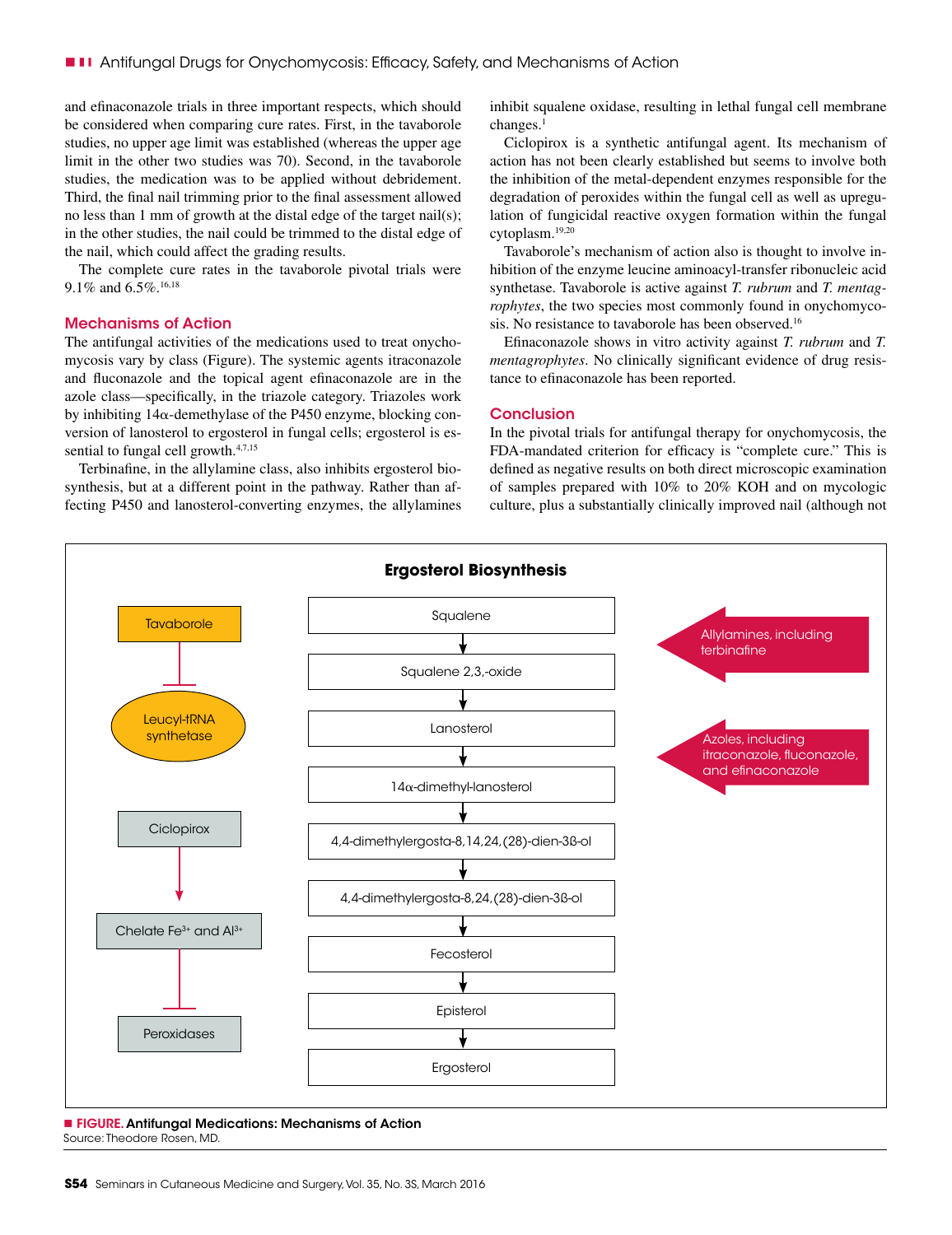necessarily 100% normal appearance). In contrast, what might be called "effective treatment" is marked by a negative culture (regardless of the result of microscopic KOH examination, as a falsepositive test may occur when nonviable hyphae are present), and substantial clinical improvement in the appearance of the nail.

In some patients, particularly those with early disease and little or no nail discoloration or deformity, a complete cure may be a realistic expectation. In those with infection of longer duration and a moderate degree of discoloration and deformity, a good result ie, a clinical cure—is resolution of the infection, documented on direct microscopy and culture, and an appreciable improvement in the appearance of the nail. Effective treatment should be the baseline goal for the majority of patients. Resolution of infection, documented by a negative culture, and substantial improvement in nail appearance are achievable benchmarks in most cases, assuming that the medication chosen is effective against the infecting organism(s) and that the patient uses the treatment as prescribed.

#### **References**

- 1. Lamisil® (terbinafine) [package insert]. East Hanover, NJ: Novartis Pharmaceuticals Corporation; 2013.
- 2. Drake LA, Shear NH, Arlette JP, et al. Oral terbinafine in the treatment of toenail onychomycosis: North American multicenter trial. *J Am Acad Dermatol.* 1997;37(5 pt 1):740-745.
- 3. Evans EGV, Sigurgeirsson B, for the LION Study Group. Double blind, randomised study of continuous terbinafine compared with intermittent itraconazole in treatment of toenail onychomycosis. *BMJ*. 1999;318:1031-1035.
- 4. Sporanox® (itraconazole) [package insert]. Titusville, NJ: Janssen Pharmaceuticals, Inc; 2014.
- 5. Scher RK, Breneman D, Rich P, et al. Once-weekly fluconazole (150, 300, or 450 mg) in the treatment of distal subungual onychomycosis of the toenail. *J Am Acad Dermatol.* 1998;38(6 pt 2):S77-S86.
- 6. Gupta AK, Paquet M, Simpson FC. Therapies for the treatment of onychomycosis. *Clin Dermatol.* 2013;31:544–554.
- 7. Diflucan® (fluconazole) [package insert]. New York, NY: Roerig, Division of Pfizer Inc; 2014.
- 8. Bebawi E, Jouni SS, Tessler AA, Frenette AJ, Brindamour D, Doré M. A metoprolol-terbinafine combination induced bradycardia. *Eur J Drug Metab Pharmacokinet*. 2015;40:295-299.
- 9. NoorZurani MH, Vicknasingam B, Narayanan S. Itraconazole-induced torsade de pointes in a patient receiving methadone substitution therapy. *Drug Alcohol Rev*. 2009;28:688-690.
- 10. Lahiri M, Dixon WG. Risk of infection with biologic antirheumatic therapies in patients with rheumatoid arthritis. *Best Pract Res Clin Rheumatol.* 2015;29:290-305.
- 11. Gupta AK, Fleckman P, Baran R. Ciclopirox nail lacquer topical solution 8% in the treatment of toenail onychomycosis. *J Am Acad Dermatol.* 2000;43(4 suppl):S70-S80.
- 12. Penlac® (ciclopirox) [package insert]. Bridgewater, NJ: Dermik Laboratories; 2006.
- 13. Jo Siu WJ, Tatsumi Y, Senda H, et al. Comparison of in vitro antifungal activities of efinaconazole and currently available antifungal agents against a variety of pathogenic fungi associated with onychomycosis. *Antimicrob Agents Chemother.*  2013;57:1610-1616.
- 14. Elewski BE, Rich P, Pollak R, et al. Efinaconazole 10% solution in the treatment of toenail onychomycosis: Two phase III multicenter, randomized, double-blind studies. *J Am Acad Dermatol.* 2013;68:600-608.
- 15. Jublia® (efinaconazole) [package insert] Bridgewater, NJ: Valeant Pharmaceuticals North America, LLC; 2015.
- 16. Kerydin® (tavaborole) [package insert]. Palo Alto, CA: Anacor Pharmaceuticals, Inc.; 2014.
- 17. Gupta AK, Daigle D. Potential role of tavaborole for the treatment of onychomycosis. *Future Microbiol.* 2014;9:1243-1250.
- 18. Elewski BE, Aly R, Baldwin SL, et al. Efficacy and safety of tavaborole topical solution, 5%, a novel boron-based anti fungal agent, for the treatment of toenail onychomycosis: Results from 2 randomized phase-III studies. *J Am Acad Dermatol.*  2015;73:62-69.
- 19. Belenky P1, Camacho D, Collins JJ. Fungicidal drugs induce a common oxidativedamage cellular death pathway. *Cell Rep.* 2013;3:350-358.
- 20. Subissi A, Monti D, Togni G, Mailland F. Ciclopirox: Recent nonclinical and clinical data relevant to its use as a topical antimycotic agent. *Drugs.* 2010;70:2133-2152.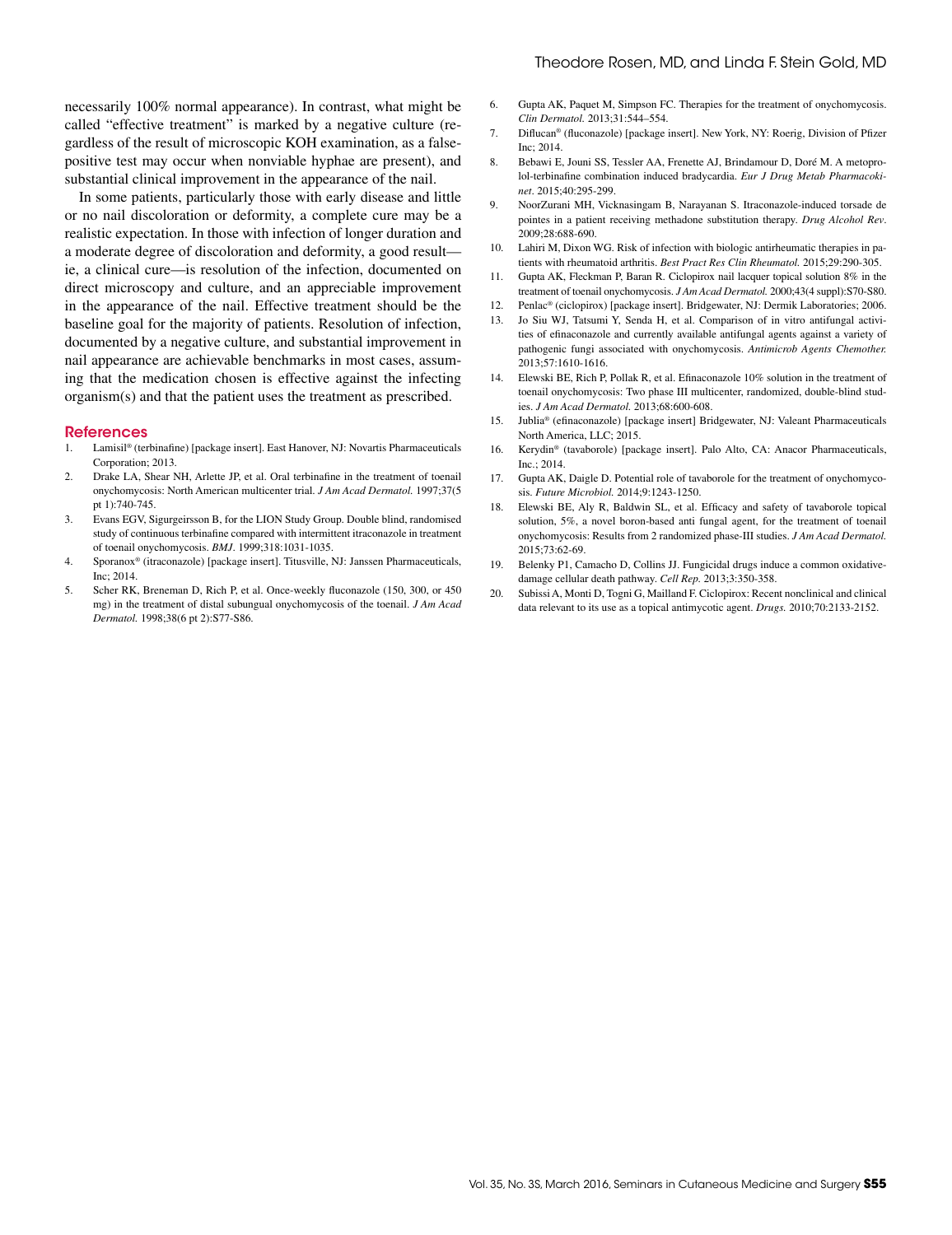# Concepts in Onychomycosis Treatment and Recurrence Prevention: An Update

Theodore Rosen, MD\*

#### ■ Abstract

In considering therapy for onychomycosis, the most important factor to take into account is patient selection rather than treatment selection. Patients should be screened and evaluated for the extent of nail involvement, the amount of subungual debris, the degree of dystrophy, their ability and willingness to follow the regimen, and whether comorbidities are present that may affect the efficacy and/or safety of one or more therapies. Onychomycosis is a chronic disease with a high recurrence rate. Commonsense measures to reduce the risk for reinfection include patient education and a clinician-patient team approach to long-term management.

#### Keywords

Dermatophytes; diabetes; geriatric patients; immunosuppression; onychomycosis; pediatric patients; psoriasis; treatment adherence

Semin Cutan Med Surg 35(supp3):S56-S59 © 2016 Frontline Medical Communications

number of patient-specific factors must be considered in the context of onychomycosis treatment, and these fall into two main categories: age related and medically related. Both excontext of onychomycosis treatment, and these fall into two tremes of the age spectrum—pediatric and geriatric patients—have special problems and needs related specifically to age. (Note that no antifungal medication currently available is approved for treating onychomycosis in pediatric patients.) In addition, patients with onychomycosis may have medical comorbidities—including diabetes, psoriasis, immunosuppression (acquired or drug-related), and organ transplantation—that can affect treatment choices. In many of these patients, systemic antifungal therapy can be problematic, and topical therapy may be a better first-line choice.

\* Professor of Dermatology, Baylor College of Medicine, Houston, Texas.

Publication of this CME/CE article was jointly provided by the University of Louisville, and Global Academy for Medical Education, LLC with Skin Disease Education Foundation (SDEF) and is supported by an educational grant from PharmaDerm, a Fougera Pharmaceuticals company.

Dr Rosen has received an honorarium for his participation in this activity. He acknowledges the editorial assistance of Joanne Still, medical writer, and Global Academy for Medical Education in the development of this continuing medical education journal supplement.

Theodore Rosen, MD, *Consultant*: Anacor Pharmaceuticals and Valeant Pharmaceuticals North America LLC.

Address reprint requests to: Theodore Rosen, MD, 2815 Plumb, Houston, TX 77005; vampireted@aol.com.

#### Age-Related Issues in Onychomycosis Pediatric Population

Among the pediatric population, onychomycosis is seen most commonly in those between 12 and 18 years of age; onychomycosis is uncommon in children under 12 and is relatively rare in those under 6 years of age.<sup>1-4</sup> The proposed reasons for the low prevalence of onychomycosis in younger children include faster nail growth, better circulation, less trauma, less exposure to fomites (eg, in gyms or public pools), and a lower incidence of tinea pedis5 ; however, no scientific evidence exists to directly support these theories.

Pediatric patients who develop onychomycosis often have a family history of onychomycosis and/or tinea pedis (caused by *Trichophyton rubrum*). The probability is high that children who develop onychomycosis have a genetic predisposition to acquire the infection, and their risk for developing an active infection is increased by exposure to dermatophytes and other organisms—eg, wearing occlusive athletic footwear, walking through and showering in locker rooms without footwear, and sharing a household in which others have onychomycosis or tinea pedis.

#### Geriatric Population

In geriatric patients, an increased risk for onychomycosis arises probably in association with multiple comorbidities, decreased circulation, and accumulated trauma to the nails. Approximately  $40\%$  of elderly patients have onychomycosis,<sup>1</sup> which may cause pain or affect gait, increasing the risk for falls in this population. Drug-drug interactions are of particular concern in older patients, who typically use several medications concomitantly. If it is physically possible for patients to apply topical antifungals—or if daily assistance is available for applying these medications—the use of yet another systemic medication can be avoided.

Patients should understand that the changes to nails that are associated with aging—such as dystrophy and discoloration—and that are not related to onychomycosis will persist after successful treatment (Figure).6

#### **Comorbidities**

#### **Psoriasis**

More than  $82\%$  of patients with psoriasis have nail abnormalities<sup>7</sup>; in an estimated 13% to 22% of cases, onychomycosis coexists with psoriatic nail involvement.8 Thus, in a patient with psoriasis and nail involvement, clinicians should recognize the possibility of coexisting dermatophyte, candidal, or mixed dermatophyte/candidal infection,7-10 and, if clinical signs are consistent with onychomycosis, consider obtaining a specimen for a mycologic culture. This is especially important in patients with psoriasis who are being treated with interleukin-17 inhibitors which may increase the risk for yeast infections.<sup>11</sup>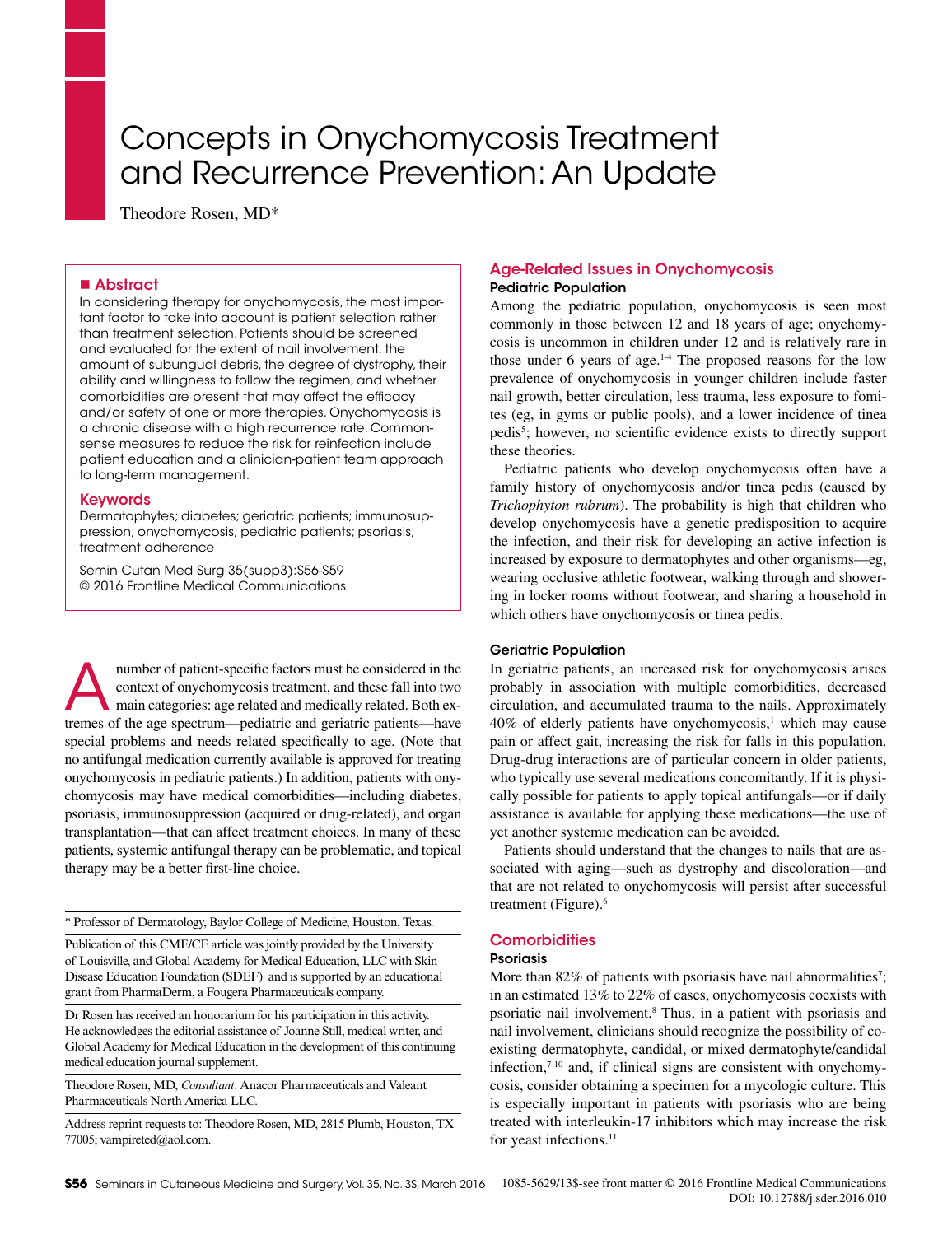

**FIGURE. Extensive Dermatophyte Onychomycosis.** Successful treatment will result in the eradication of the infection as well as improvement in the appearance of the nails. However, patients should have realistic expectations regarding the post-treatment cosmetic outcome. For example, this elderly patient has an extensive dermatophyte infection of long duration; the yellow discoloration is likely to have resulted, in part, from aging, and cannot be expected to resolve completely. Photo courtesy of Theodore Rosen, MD.

Two topical antifungal agents, efinaconazole and tavaborole, have demonstrated good in vitro activity against *Candida* species and nondermatophyte molds such as *Aspergillus* and *Fusarium*  spp.<sup>12</sup> However, caution must be exercised when dealing with fungal pathogens, as in vitro susceptibility does not always correlate with in vivo efficacy.

#### **Diabetes**

An estimated 46% of patients with diabetes have nail abnormalities, and about 50% of these abnormalities are due to onychomyco $sis<sup>13</sup>$ ; thus, the prevalence of onychomycosis in this population may be as high as 20% to 30%.14 Onychomycosis also increases the risk of diabetic foot syndrome,15-17 a constellation of problems—diabetic neuropathy, macroangiopathy, and the combination of those conditions—which can lead to serious, limb- and life-threatening bacterial infections.

In patients with diabetes who develop onychomycosis, atypical organisms (especially yeasts) may be more commonly seen,<sup>18</sup> although some investigators have found no difference in the types of fungi in this patient population.19 A mycologic culture is indicated to identify the offending organism in diabetic patients with signs and symptoms of onychomycosis. Efinaconazole and tavaborole have proven efficacy in this population in the pivotal trials.

Onychomycosis also is more common among patients undergoing hemodialysis treatment, not all of whom have diabetes and end-stage renal disease. An estimated 81% to 92% have nail abnormalities; 20% to 31% of these abnormalities are due to onychomycosis, for an onychomycosis prevalence of about 16% to  $27\%$  in this population.<sup>20,21</sup> Duration of hemodialysis is a significant predictor of onychomycosis.20 The patterns of isolates in these patients seem to mimic what is seen in patients who are not on dialysis, ie, predominantly *T. rubrum* and, occasionally, *Candida*  spp, and nondermatophyte molds.

#### Immunocompromise and Immunosuppression

Immunosuppression for any reason increases the risk for nail infections.9 Approximately 40% of individuals with human immunodeficiency virus infection have nail abnormalities, about half of which are due to onychomycosis.22 Patients with a CD4 count of 370 or less are highly susceptible to onychomycosis.22

The prevalence of onychomycosis in patients who have undergone solid organ transplantation is 10% to 13%, especially among those using cyclosporine or azathioprine post-transplant.23,24 Similarly, patients receiving chemotherapy for cancer ("immunodisturbed" patients) also are at increased risk for onychomycosis. Onychomycosis in this patient population is most likely to occur in those who have a history of nail infection or tinea pedis prior to transplant surgery, and in those with a family history of these infections.

In these groups of individuals with impaired immunity, *Candida* spp and nondermatophyte molds are more common than in normal hosts. Patients who acquire such infections are at risk for potentially lifethreatening fungemia. Clinicians should consider

prophylactic use of topical treatments—efinaconazole and tavaborole have excellent minimum inhibitory concentrations against these organisms—in immunocompromised patients or those who are likely to be using long-term immunosuppressants (eg, posttransplant). (This is an unapproved indication for these medications, and no particular treatment regimens have been proposed.)

#### Strategies for Adherence and Preventing Reinfection

The treatment of onychomycosis is both acute and long-term—and includes the use of medication and infection risk reduction strategies during the initial and any subsequent reinfection episodes, and, long-term, the continuation of risk reduction measures and vigilance for signs of recurrence of onychomycosis and/or tinea pedis, with prompt initiation of treatment.

Recurrence of onychomycosis is common because the propensity to develop these fungal infections in the first place is based largely on autosomal-dominant inheritance. Thus, patients who have had onychomycosis would do well to implement all reasonable measures to reduce the risk for reinfection. Patients should understand that although genetics cannot be changed, behavior can be modified.

#### Clinician-Patient Team Effort

Adherence to onychomycosis treatment can be enhanced with measures such as phone calls, automated phone messages, postcards, and a website that patients can log in to.

#### Attention to Footwear

Patients should absolutely avoid walking barefoot in public areas such as gyms, locker rooms, spas, and public showers and pools. An inexpensive pair of water shoes or rubber sandals can prevent exposure to fungi and other organisms.

If possible and practical, patients should consider discarding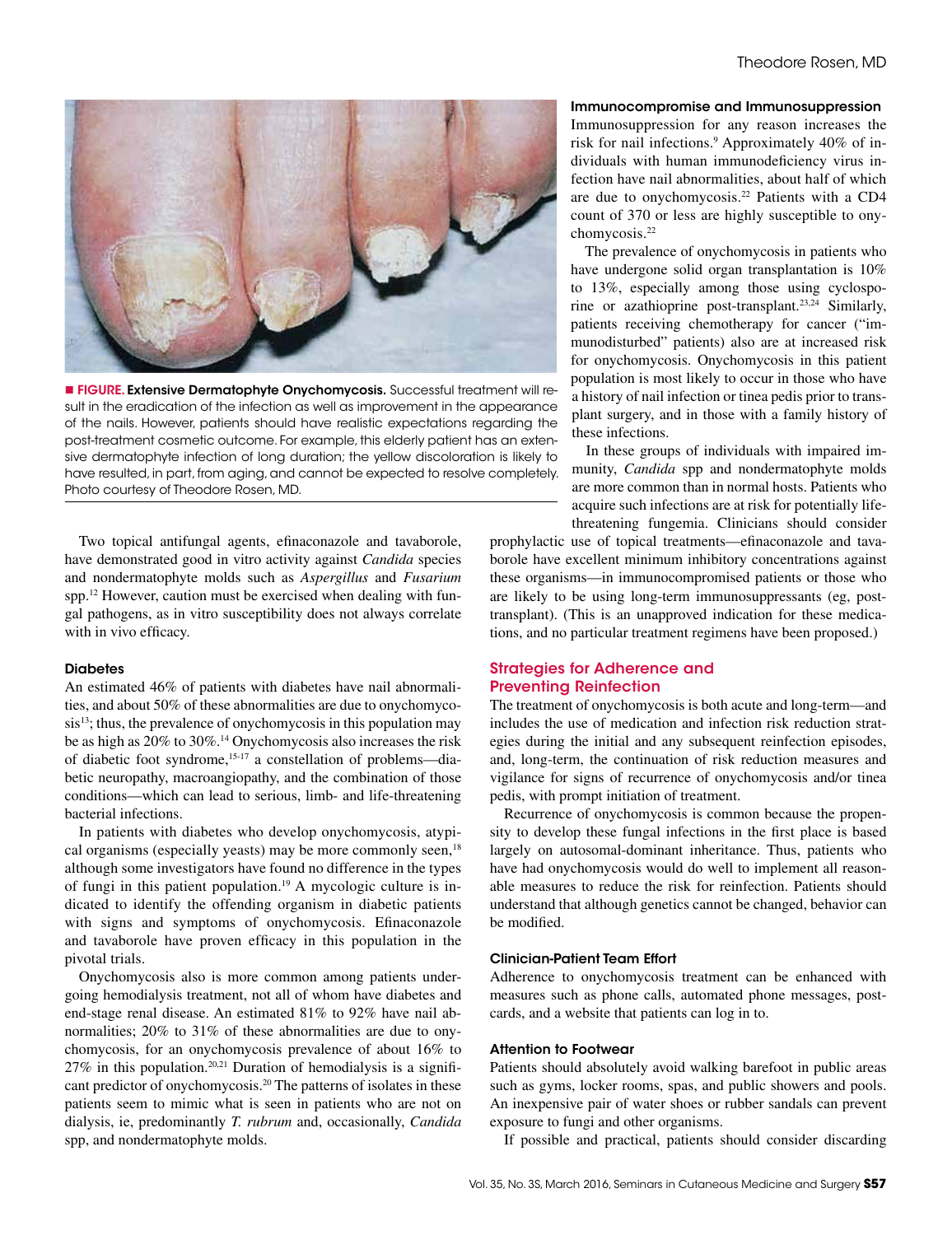shoes that have been worn prior to initiation of onychomycosis treatment. An alternative to discarding expensive or relatively new shoes is disinfection in an ozone cabinet (usually found in sports equipment stores) or with the use of ultraviolet C light-generating shoe inserts. These devices have been shown to be active against dermatophytes and *Candida* spp.<sup>25-27</sup> Other measures include alternating pairs of shoes daily (allowing fungus-promoting moisture to evaporate) and using medicated powder daily in shoes and socks.

#### Application Instructions for Topical Antifungals

The instructions for applying the different antifungal agents should be simple and clear to patients (see "Using Topical Antifungal Medications: Instructions for Patients," page S62).

#### Nail Polish and Topical Antifungals

Patients often ask whether they may use nail polish during their treatment with a topical antifungal. The use of nail polish is contraindicated during treatment with ciclopirox; however, recent studies demonstrate that the penetration and efficacy of efinaconazole and tavaborole are not affected when used over nail polish. The penetration studies of efinaconazole were performed with up to two coats of nail polish.28 Tavaborole was studied with up to four coats of nail polish.29 Advise patients who do want to use polish to test the tackiness of the polished nail surface before putting on socks, stockings, or shoes; color transfer has been seen with some polishes used with these topical antifungals. Thus, although nail polish does not affect the medications, the medications may affect the cosmetic aspects of nail polish.

#### Great—But Realistic—Expectations

Because nails grow slowly, at an average of about 3 mm per month, patients should understand that although treatment may (and should) eliminate the infecting organism, the appearance of the affected nails will not improve until the nail plate grows out. Fingernails grow out in 3 to 6 months, but complete growth of toenails can take 9 to 18 months.

During this long treatment process, it helps to use or suggest methods for monitoring progress. Pictures taken at regular intervals—such as monthly—can be helpful, particularly if the clinician marks the proximal edge of clear nail, at the start of therapy. This allows the patient to more accurately gauge the growth of new nail.

Patients should be told that they can expect improvement in the appearance of the affected nails, but many factors—such as the age of the patient and the extent of infection—may affect the ultimate outcome. However, they must understand that the optimum results can only be expected if the recommended therapy is used in the manner directed and for as long as directed.

#### **Conclusion**

Onychomycosis is a common fungal infection due principally to dermatophytes; *Candida* spp and saprophytic fungi account for a smaller number of cases. Comorbid diseases and conditions may affect the prevalence of onychomycosis, and may alter the clinical presentation as well as the causative organism(s).

Pediatric onychomycosis is uncommon, but the possibility of this diagnosis should not be overlooked, particularly in patients with family members who have onychomycosis and/or tinea pedis.

Treatment is feasible with both systemic and topical drugs; the newer topical agents, efinaconazole and tavaborole, have broad in vivo activity and can provide improved clinical efficacy.

The treatment goal of "complete cure"—ie, complete eradication of organisms and a totally normal appearance of the treated nail—used in clinical trials is a somewhat unrealistic expectation in real-world application.<sup>6</sup> Instead, treatment success—that is, eradication of the infection, improvement of the appearance of the nail, and, when pain is a symptom, resolution of discomfort—is a more reasonable and achievable, practical goal.

# References

- 1. Ghannoum MD, Hajjeh RA, Scher R, et al. A large-scale North American Study of fungal isolates from nails: The frequency of onychomycosis, fungal distribution, and antifungal susceptibility patterns. *J Am Acad Dermatol*. 2000;43:641-648.
- 2. Feldstein S, Totri C, Friedlander SF. Antifungal therapy for onychomycosis in children. *Clin Dermatol.* 2015;33:333-339.
- 3. Elewski B, Charif MA. Prevalence of onychomycosis in patients attending a dermatology clinic in northeastern Ohio for other conditions. *Arch Dermatol*. 1997;133:1172-1173.
- 4. Piraccini BM, Starace M. Nail disorders in infants and children. *Curr Opin Pediatr*. 2014;26:440-445.
- 5. Philpot CM, Shuttleworth D. Dermatophyte onychomycosis in children. *Clin Exp Dermatol*. 1989;14:203-205.
- 6. Rosen T. Assessment of dermatophytosis treatment studies: Interpreting the data. *J Drugs Dermatol*. 2015;14(10 suppl):S48-S54.
- 7. Larsen GK, Haedersdal M, Syeigaard EL. The prevalence of onychomycosis in patients with psoriasis and other skin diseases. *Acta Derm Venereol*. 2003;83:206- 209.
- 8. Klaassen KM, Dulak MG, van de Kerkhof PC, Paasch MC. The prevalence of onychomycosis in psoriatic patients: A systematic review. *J Eur Acad Dermatol Venereol*. 2014;28:533-541.
- 9. Rich P, Jellinek N, Pariser DM. Management strategies for onychomycosis in special patient populations. *Semin Cutan Med Surg.* 2015;34(3 suppl):S54-S55.
- 10. Staberg B, Gammeltoft M, Onsberg P. Onychomycosis in patients with psoriasis. *Acta Derm Venereol*. 1983;63:436-438.
- 11. Mease PJ, McInnes IB, Kirkham B, et al; for the FUTURE 1 Study Group. Secukinumab inhibition of interleukin 17A in patients with psoriatic arthritis. *N Engl J Med*. 2015;373:1329-1339.
- 12. Gupta AK, Daigle D. Potential role of tavaborole for the treatment of onychomycosis. *Future Microbiol*. 2014;9:1243-1250.
- 13. Gupta AK, Konnikov N, MacDonald P, et al. Prevalence and epidemiology of toenail onychomycosis in diabetic subjects: A multicentre survey. *Br J Dermatol*. 1998;139:665-671.
- 14. Chang SJ, Hsu SC, Tien KJ, et al. Metabolic syndrome associated with toenail onychomycosis in Taiwanese with diabetes mellitus. *Int J Dermatol*. 2008;47:467- 472.
- 15. Boyko EJ, Ahroni JH, Cohen V, et al. Prediction of diabetic foot ulcer occurrence using commonly available clinical information: The Seattle Diabetic Foot Study. *Diabetes Care.* 2006;29:1202-1207.
- 16. Gupta S, Koirala J, Khardori R, Khardori N. Infections in diabetes mellitus and hyperglycemia. *Infect Dis Clin North Am*. 2007;21:617-638.
- 17. Tan JS, Joseph WS. Common fungal infections of the feet in patients with diabetes mellitus. *Drugs Aging.* 2004;21:101-112.
- 18. Winston JA, Miller JL. Treatment of onychomycosis in diabetic patients. *Clin Diabetes*. 2006;24:160-166.
- 19. Piérard GE, Piérard-Franchimont C. The nail under fungal siege in patients with type II diabetes mellitus. *Mycoses*. 2005;48:339-342.
- 20. Kuvandik G, Cetin M, Genctoy G, et al. The prevalence, epidemiology and risk factors for onychomycosis in hemodialysis patients. *BMC Infect Dis*. 2007;7:102.
- 21. Onelmis H, Sener S, Sasmaz S, Ozer A. Cutaneous changes in patients with chronic renal failure on hemodialysis. *Cutan Ocul Toxicol*. 2012;31(4):286-291.
- 22. Gupta AK, Taborda P, Taborda V, et al. Epidemiology and prevalence of onychomycosis in HIV-positive individuals. *Int J Dermatol.* 2000;39(10):746-753.
- 23. Dicle O, Parmaksizoglu B, Gurkan A, Tuncer M, Demirbas A, Yilmaz E. Skin infections in 401 renal transplant recipients in southern Turkey. *Exp Clin Transplant*. 2009;7(2):133-136.
- 24. Güleç AT, Demirbilek M, Seçkin D, et al. Superficial fungal infections in 102 renal transplant recipients: A case-control study. *J Am Acad Dermatol.* 2003;49(2):187- 192.
- 25. Ghannoum MA, Isham N, Long L. Optimization of an infected shoe model for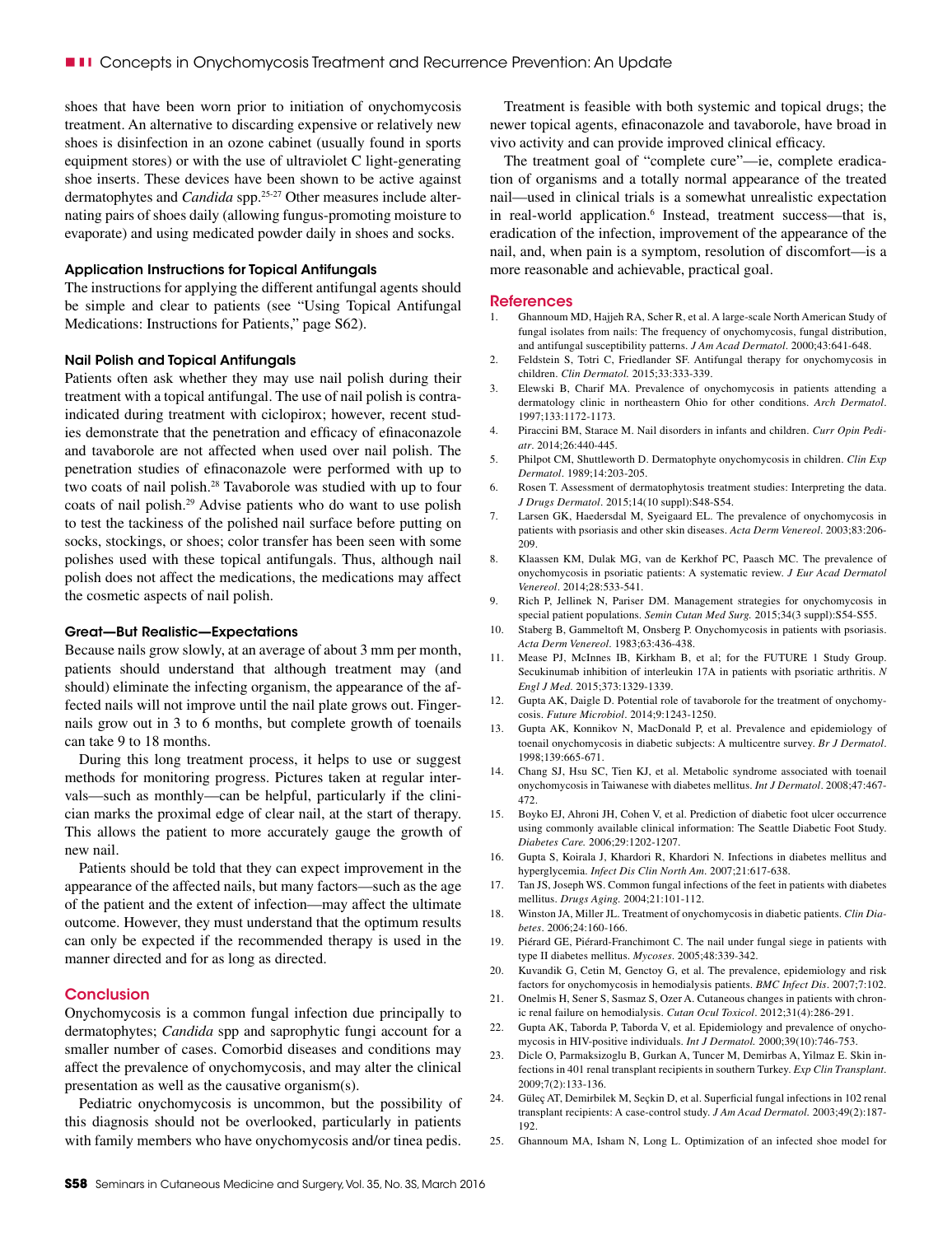the evaluation of an ultraviolet shoe sanitizer device. *J Am Podiatr Med Assoc*. 2012;102:309-313.

- 26. Gupta AK, Brintnell WC. Sanitization of contaminated footwear from onychomycosis patients using ozone gas: A novel adjunct therapy for treating onychomycosis and tinea pedis? *J Cutan Med Surg.* 2013;17:243-249.
- 27. Gupta AK, Brintnell W. Ozone gas effectively kills laboratory strains of Trichophyton rubrum and Trichophyton mentagrophytes using an in vitro test system. *J*

*Dermatolog Treat*. 2014;25:251-255.

- 28. Zeichner JA, Stein Gold L, Korotzer A. Penetration of (14C)-efinaconazole topical solution, 10%, does not appear to be influenced by nail polish. *J Clin Aesthet Dermatol*. 2014;7:34-36.
- 29. Vlahovic T, Merchant T, Chanda S, Zane LT, Coronado D. In vitro nail penetration of tavaborole topical solution, 5%, through nail polish on ex vivo human fingernails. *J Drugs Dermatol*. 2015;14:675-678.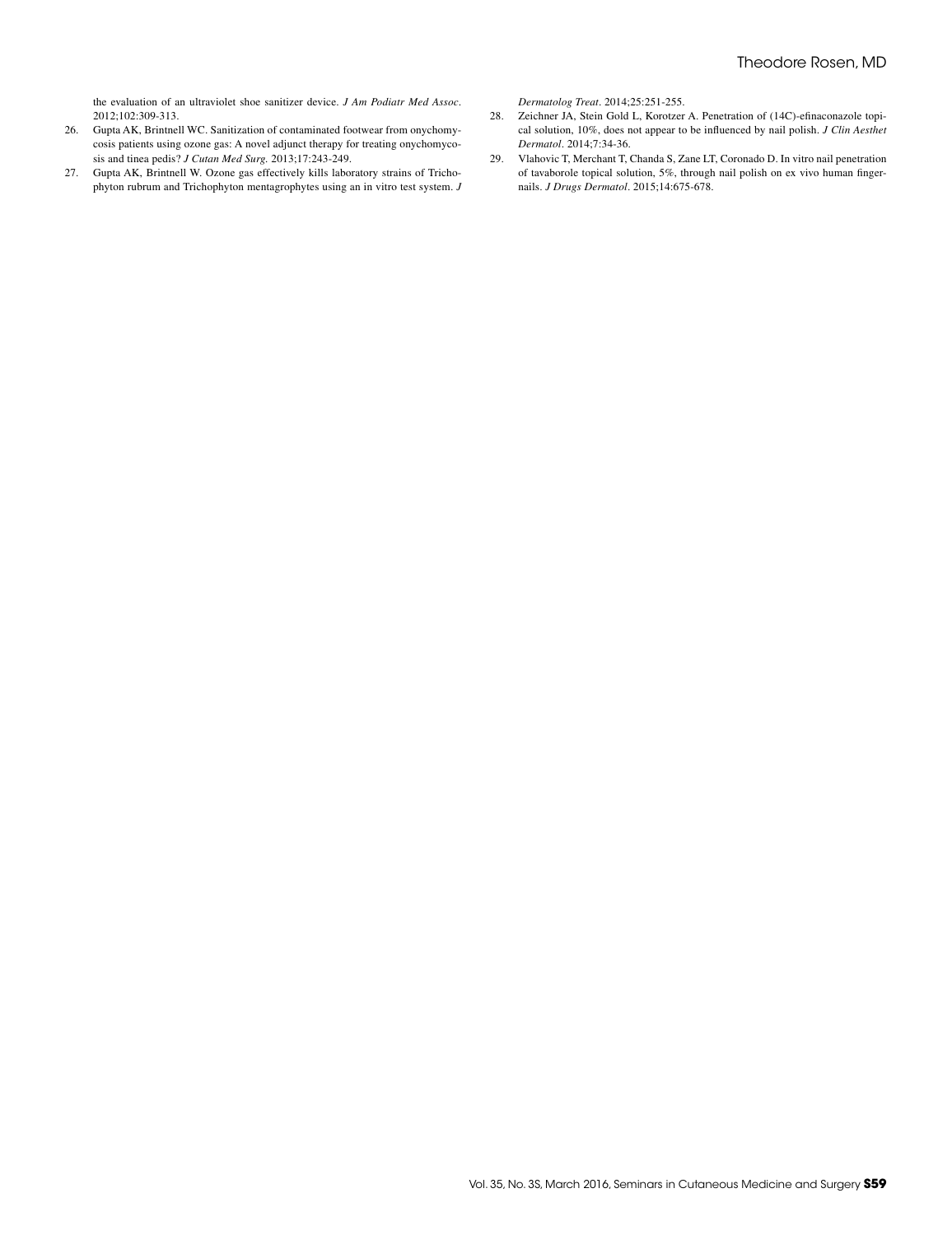# Using Topical Antifungal Medications: Instructions for Patients

Your clinician has prescribed one of these topical medications to treat your nail infection. The prescribed medication must be used every day, exactly as directed, and for 48 weeks.

## The goals of treatment are:

- 1. Resolution of the infection
- 2. Improvement in the appearance of the infected nail(s)
- 3. Resolution of discomfort.
- Remember, nails grow slowly, at an average of about 3 mm each month—about the width of the

## **Ciclopirox**

- Apply once daily to all affected nails (preferably at bedtime or 8 hours before washing).
- Apply over the previous coat.
- Using the applicator brush, apply evenly over the entire nail plate and under the tip of the nail.
- If the nail has lifted from the nail bed, also apply to the tissue under the nail.
- Every 7 days, remove lacquer with rubbing alcohol. Repeat this cycle for 48 weeks.
- A health care professional should remove unattached, infected nails as frequently as monthly.
- Do not use nail polish during treatment with this medication.

## Efinaconazole

- Apply to affected toenails, completely covering the toenail plate, the skin folds around the nail, and under the tip of the nail.
- If the nail has lifted from the nail bed, also apply to the tissue under the nail.
- Apply once daily for 48 weeks.
- You may use nail polish during treatment with this medication.

## **Tavaborole**

- Apply to entire nail plate and under the tip of each affected toenail.
- If the nail has lifted from the nail bed, also apply to the tissue under the nail.
- Apply once daily for 48 weeks.
- You may use nail polish during treatment with this medication.

This handout developed by Linda F. Stein Gold, MD, and Theodore Rosen, MD may be freely duplicated and distributed, without charge, to patients and parents. Other use, such as inclusion in published materials or presentations, requires proper attribution to the authors and permission from the publisher.

Copyright © 2016 by Frontline Medical Communications Inc. and Global Academy for Medical Education, LLC.

Supported by an educational grant from PharmaDerm, a Fougera Pharmaceuticals company.

edge of a nickel. The appearance of nails will not improve until the damage from the infection grows out. Fingernails grow out in about 3 to 6 months, but toenails can take 9 to 18 months to completely grow out.

 Also, the newly regrown nails should look better than before, but not all patients see 100% improvement with any antifungal treatment—whether oral or topical. A number of factors can affect the appearance of nails following treatment and regrowth. Your clinician will explain what you can expect in your case.



✃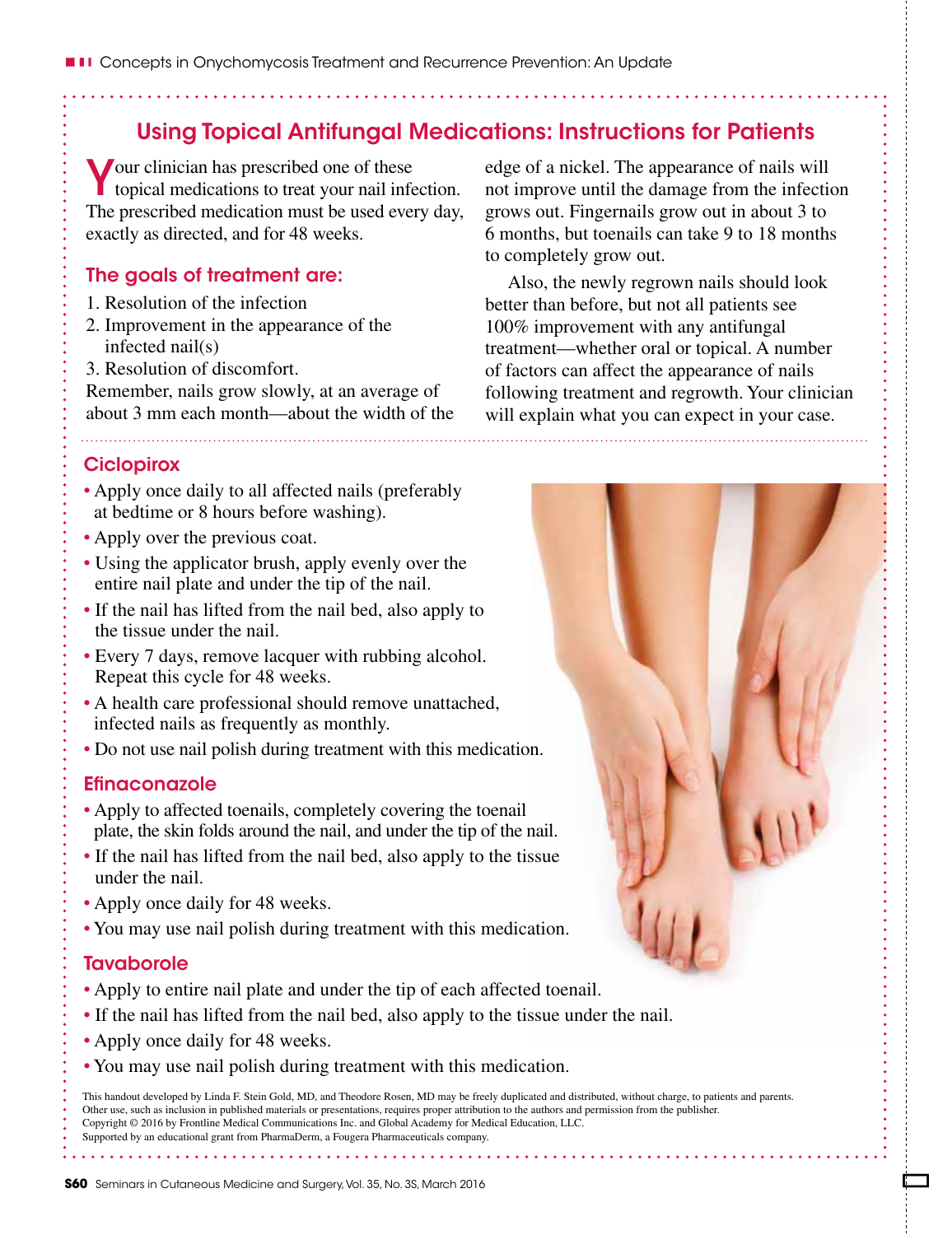#### FOR NOTES PURPOSES ONLY. MUST BE COMPLETED ONLINE.

### **POST-TEST CME/CE QUESTIONS**

#### **Onychomycosis: Diagnosis, Treatment, and Prevention Strategies**

#### **Original Release Date:** March 2016 • **Most Recent Review Date:** March 2016

#### **Expiration Date:** February 28, 2018 • **Estimated Time to Complete Activity:** 2.5 hours; 3.0 contact hours

To get instant CME credits online, go to **http://tinyurl.com/onychosuppl16.** Upon successful completion of the online test and evaluation form, you will be directed to a Web page that will allow you to receive your certificate of credit via e-mail. Please add cmepd@ louisville.edu to your e-mail "safe" list. If you have any questions or difficulties, please contact the **University of Louisville School of Medicine Continuing Medical Education (CME & PD)** office at cmepd@louisville.edu.

#### **1. The genus of the most common causative organisms in onychomycosis is:**

- a. *Aspergillus*
- b. *Candida*
- c. *Fusarium*
- d. *Trichophyton*

#### **2. In pediatric patients with onychomycosis, always suspect a:**

- a. Compromised immune system
- b. Family history of tinea pedis
- c. High blood glucose level, suggesting type 1 diabetes mellitus
- d. Previous injury to the affected nail(s)

#### **3. Three of the antifungals are currently approved by the US Food and Drug Administration (FDA) for the treatment of onychomycosis. The exception is:**

- a. Ciclopirox
- b. Fluconazole
- c. Itraconazole
- d. Terbinafine
- **4. In clinical trials of antifungal agents in onychomycosis, the FDA's requirement for a definition of "complete cure" is a negative result on a potassium hydroxide (KOH) preparation plus:**
	- a. Completely normal appearance of the target nail(s)
	- b. Negative results on fungal culture, as well as a completely normal appearance of the target nail(s)
	- c. Negative results on fungal culture, as well as clear or almost clear appearance of the target nail(s)
	- d. Negative results on fungal culture and periodic acid– Schiff stains, as well as a completely normal appearance of the target nail(s)

#### **5. Which one of the following statements is true with respect to drug-drug interactions in patients with onychomycosis who are being treated with antifungal medication?**

- a. Fluconazole is the only systemic antifungal that is not associated with drug interactions
- b. Itraconazole may inhibit the metabolism of a number of biologic medications used for the treatment of psoriasis
- c. No drug interactions have been reported with ciclopirox, efinaconazole, or tavaborole
- d. Terbinafine may interact with tofacitinib, one of the IL-17 inhibitors

#### **6. Patients who ask about using nail polish during treatment for onychomycosis should be advised that:**

- a. Nail polish can make fungal infections worse and should not be used until nails are clear
- b. Nail polish helps kill the infecting organisms, provided onychomycosis is confined to the nail plate
- c. Nail polish may be used with efinaconazole and tavaborole, without affecting the efficacy of these topicals
- d. Nail polish should not be used with any topical agent
- **7. Which of the following is/are approved by the FDA for the "temporary increase of clear nail in onychomycosis"? (Choose one response.)**
	- a. All three FDA-approved topical medications: ciclopirox, efinaconazole, and tavaborole
	- b. Both of the FDA-approved systemic antifungal medications—itraconazole and terbinafine
	- c. Laser treatment
	- d. Photodynamic therapy
- **8. The most frequently recommended, FDA-approved antifungal for treating pediatric onychomycosis in patients 6 to 11 years of age is:**
	- a. Any of the topical agents—ciclopirox, efinaconazole, or tavaborole
	- b. Itraconazole
	- c. Terbinafine
	- d. No antifungal is currently approved for pediatric use
- **9. Of the following, the population with the largest prevalence of onychomycosis is:**
	- a. Patients with diabetes
	- b. Geriatric patients
	- c. Patients undergoing hemodialysis
	- d. Post-transplant patients
- **10. Onychomycosis is a very common nail disease, but it's important to remember that causes other than fungal or yeast infections are responsible for an estimated \_\_\_\_ of nail diseases that must be considered in the differential diagnosis.**
	- a. 10%
	- b. 25%
	- c. 50%
	- d. 75%